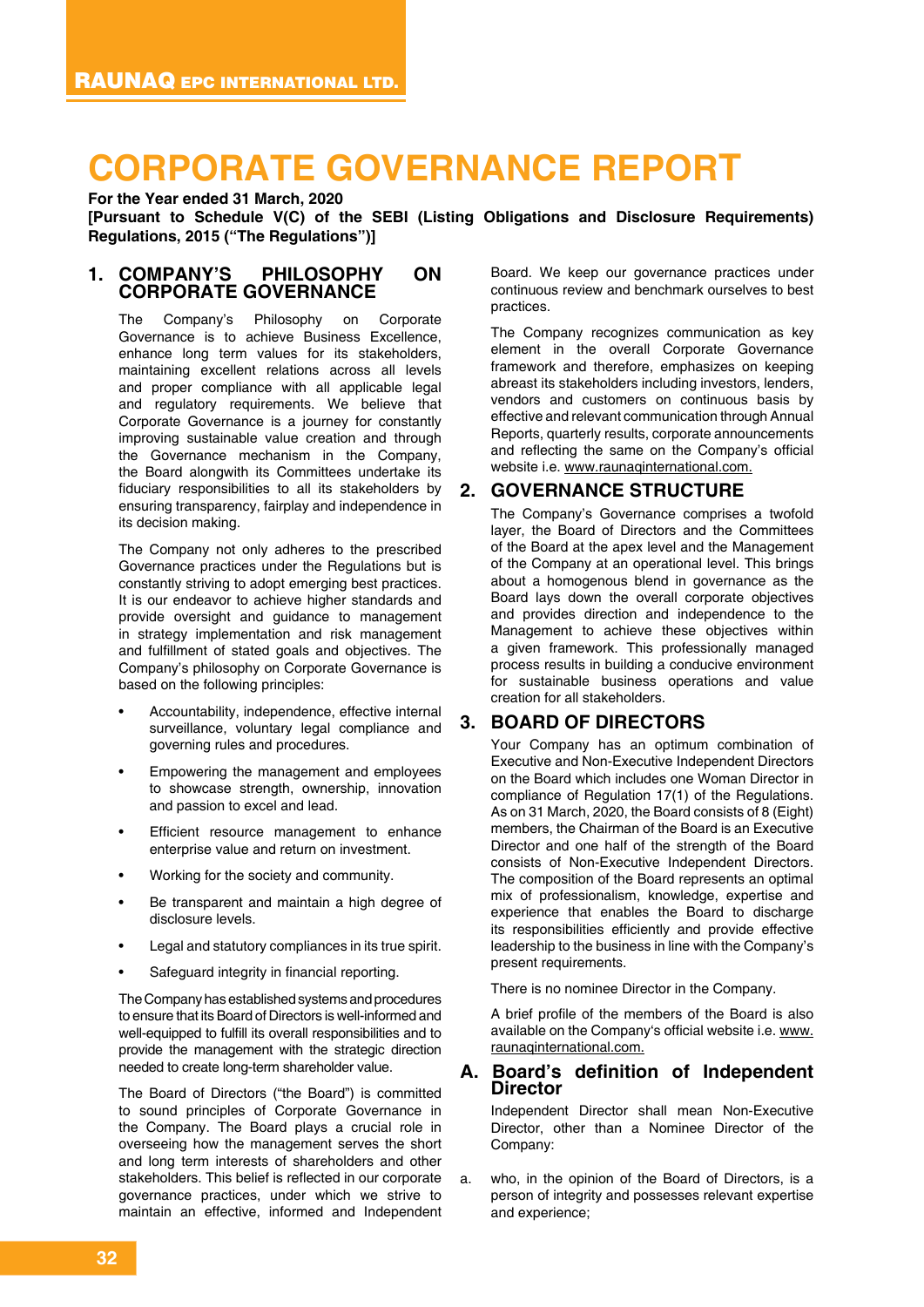- b. (i) who is or was not a promoter of the Company or its holding, subsidiary or associate Company or member of the promoter group of the Company;
	- (ii) who is not related to Promoters or Directors in the Company, its holding, subsidiary or associate Company;
- c. who, apart from receiving Director's remuneration, has or had no pecuniary relationship or having transaction not exceeding ten per cent of his total income or such amount as may be prescribed, with the Company, its holding, subsidiary or associate Company, or their Promoters, or Directors, during the two immediately preceding financial years or during the current financial year;
- d. none of whose relatives has or had pecuniary relationship or transaction with the Company, its holding, subsidiary or associate Company, or their Promoters, or Directors, amounting to two per cent or more of its gross turnover or total income or fifty lakh rupees or such higher amount as may be prescribed, whichever is lower, during the two immediately preceding financial years or during the current financial year;
- e. none of whose relatives—
	- (i) is holding any security of or interest in the Company, its holding, subsidiary or associate Company during the two immediately preceding financial years or during the current financial year:

 Provided that the relative may hold security or interest in the Company of face value not exceeding fifty lakh rupees or two per cent of the paid-up capital of the Company, its holding, subsidiary or associate Company or such higher sum as may be prescribed;

- (ii) is indebted to the Company, its holding, subsidiary or associate Company or their promoters, or directors, in excess of such amount as may be prescribed during the two immediately preceding financial years or during the current financial year;
- (iii) has given a guarantee or provided any security in connection with the indebtedness of any third person to the Company, its holding, subsidiary or associate Company or their promoters, or directors of such holding Company, for such amount as may be prescribed during the two immediately preceding financial years or during the current financial year; or
- (iv) has any other pecuniary transaction or relationship with the Company, or its subsidiary, or its holding or associate Company amounting to two per cent or more of its gross turnover or total income singly or in combination with the transactions referred to in sub-clause (i), (ii) or (iii);
- f. who, neither himself/herself nor any of his/her relatives —

(i) holds or has held the position of a Key Managerial Personnel or is or has been employee of the Company or its holding, subsidiary or associate Company in any of the three financial years immediately preceding the current financial year;

 Provided that in case of a relative who is an employee, the restriction under this clause shall not apply for his employment during preceding three financial years.

- (ii) is or has been an employee or proprietor or a partner, in any of the three financial years immediately preceding the financial year in which he is proposed to be appointed, of -
	- (A) a firm of Auditors or Company Secretaries in Practice or Cost Auditors of the Company or its holding, subsidiary or associate Company; or
	- (B) any legal or a consulting firm that has or had any transaction with the Company, its holding, subsidiary or associate Company amounting to ten per cent or more of the gross turnover of such firm;
- (iii) holds together with his relatives two per cent or more of the total voting power of the Company; or
- (iv) is a Chief Executive or Director, by whatever name called, of any non-profit organization that receives twenty-five per cent or more of its receipts from the Company, any of its Promoters, Directors or its holding, subsidiary or associate Company or that holds two per cent or more of the total voting power of the Company;
- (v) is a material supplier, service provider or customer or a lessor or lessee of the Company;
- g. who is not less than 21 years of age.
- h. who is not a Non-Independent Director of another Company on the Board of which any Non-Independent Director of the Company is an Independent Director.

It has been confirmed by all the Independent Directors of the Company that as on 31 March, 2020, they fulfill the criteria of being "Independent Director" as stipulated under Regulation 16 of the Regulations and are independent of the management. Further, the Independent Director(s) have declared that he/she is not aware of any circumstance or situation, which exist or may be reasonably anticipated, that could impair or impact his/her ability to discharge his/ her duties with an objective independent judgment and without any external influence.

The **Table-1** gives Composition of the Board, Attendance record of the Directors at the Board Meetings and at the last Annual General Meeting (AGM); Number of their outside Directorships and their Memberships/Chairmanships in Board Committees.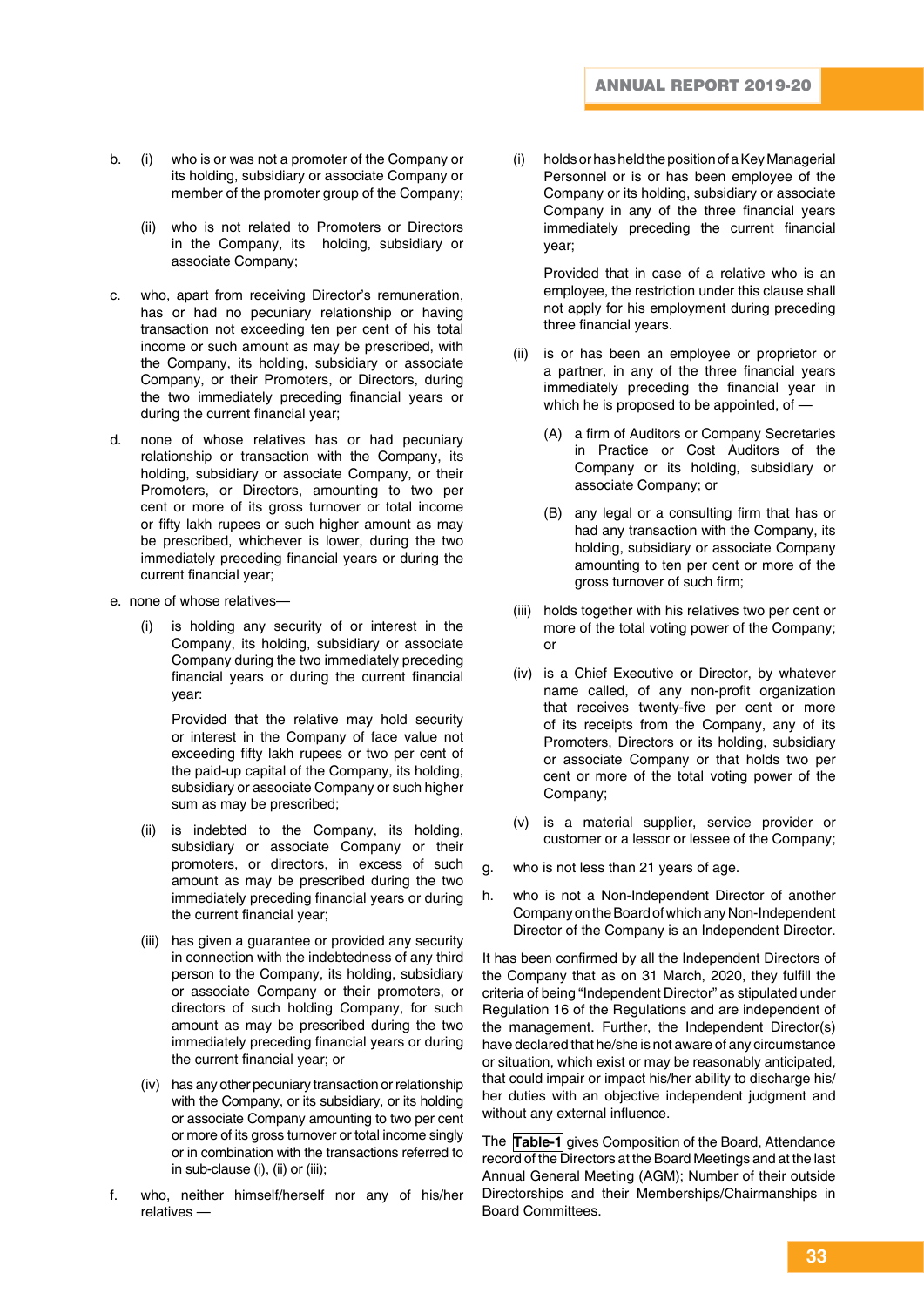**Table-1** 

| S.No. | Name of<br>Director(s)                   | <b>Category</b>                           | <b>No. of Board</b><br><b>Meetings</b><br>held/ | <b>Attendance at</b><br>last AGM | No. of<br>outside<br><b>Directorships</b> | No. of Memberships/<br><b>Chairmanships in Board</b><br><b>Committees</b> <sup>B</sup> |                 |
|-------|------------------------------------------|-------------------------------------------|-------------------------------------------------|----------------------------------|-------------------------------------------|----------------------------------------------------------------------------------------|-----------------|
|       |                                          |                                           | attended                                        |                                  | held <sup>A</sup>                         |                                                                                        | <b>Chairman</b> |
| 1.    | <sup>c</sup> Mr. Surinder Paul<br>Kanwar | Chairman and<br><b>Managing Director</b>  | 5/5                                             | Present                          | $\overline{2}$                            | $\overline{2}$                                                                         |                 |
| 2.    | <sup>c</sup> Mr. Sachit Kanwar           | Joint Managing<br>Director-Promoter       | 5/5                                             | Present                          | 1                                         | 1                                                                                      |                 |
| 3.    | <sup>C</sup> Mr. Sameer<br>Kanwar*       | Non-Executive Non<br>Independent Director | 1/0                                             | <b>NA</b>                        |                                           | 1                                                                                      |                 |
| 4.    | <sup>D</sup> Mr. P.K. Mittal             | Non-Executive<br>Independent Director     | 5/3                                             | Present                          |                                           |                                                                                        | 1               |
| 5.    | Dr. Sanjeev Kumar                        | Non-Executive<br>Independent Director     | 5/2                                             | Present                          | $\overline{2}$                            |                                                                                        | $\overline{2}$  |
| 6.    | Mr. Rajiv Chandra<br>Rastogi**           | Non-Executive<br>Independent Director     | 5/5                                             | Present                          |                                           | $\overline{2}$                                                                         |                 |
| 7.    | Ms. Seethalakshmi<br>Venkataraman        | Non-Executive<br>Independent Director     | 5/5                                             | Present                          |                                           | 1                                                                                      |                 |
| 8.    | Mr. Naresh Kumar<br>Verma***             | Non-Executive Non<br>Independent Director | 1/1                                             | <b>NA</b>                        |                                           |                                                                                        |                 |

\*Appointed w.e.f. 13 November, 2019.

\*\*Appointed w.e.f. 22 April, 2019.

\*\*\*Appointed w.e.f. 04 December, 2019.

During the Financial Year 2019-20, Mr. V.K. Pargal and Mr. N.V. Srinivasan have resigned from the Directorship of the Company w.e.f. 19 April, 2019. Mr. V.K. Pargal, the erstwhile Non-Executive Independent Director had stated that he has resigned due to personal reasons and confirmed in his resignation letter that there are no other reasons, material or otherwise other than those provided. The said confirmation as provided by Mr. V.K. Pargal, the erstwhile Non-Executive Independent Director had been disclosed to BSE Limited along with a copy of his resignation letter including the detailed reasons for such resignation.

The **Table-2** gives the details of Directorships of the Directors in other listed Companies and the category of directorship.

**Table-2** 

| <b>S. No.</b> | <b>Name of Director(s)</b>        | Category                               | <b>Name of other Listed</b><br>Company | <b>Category of</b><br>Directorship in other<br><b>listed Company</b> |
|---------------|-----------------------------------|----------------------------------------|----------------------------------------|----------------------------------------------------------------------|
| 1.            | Mr. Surinder Paul Kanwar          | Chairman and Managing Director         | <b>Bharat Gears Limited</b>            | Chairman and<br><b>Managing Director</b>                             |
| 2.            | Mr. Sachit Kanwar                 | Joint Managing Director                | <b>NIL</b>                             | N.A.                                                                 |
| 3.            | Mr. Sameer Kanwar                 | Non-Executive Non Independent Director | <b>Bharat Gears Limited</b>            | Joint Managing<br>Director                                           |
| 4.            | Mr. P.K. Mittal                   | Non-Executive Independent Director     | NIL                                    | N.A.                                                                 |
| 5.            | Dr. Sanjeev Kumar                 | Non-Executive Independent Director     | <b>NIL</b>                             | N.A.                                                                 |
| 6.            | Mr. Rajiv Chandra Rastogi         | Non-Executive Independent Director     | <b>NIL</b>                             | N.A.                                                                 |
| 7.            | Ms. Seethalakshmi<br>Venkataraman | Non-Executive Independent Director     | <b>NIL</b>                             | N.A.                                                                 |
| 8.            | Mr. Naresh Kumar Verma            | Non-Executive Non Independent Director | NIL                                    | N.A.                                                                 |

**<sup>A</sup>**excluding directorship in Private Limited Companies, Alternate Directorship, Companies registered under Section 8 of the Companies Act, 2013 and Foreign Companies.

**<sup>B</sup>**For the purpose of considering the limit of the Committees on which a Director can serve, all Public Limited Companies, whether listed or not, are included and all other Companies including Private Limited Companies,

Foreign Companies and the Companies under Section 8 of the Companies Act, 2013 are excluded and further, it includes Membership/Chairmanship of Audit Committee and Stakeholders' Relationship Committee only in terms of Regulation 26(1) of the Regulations. None of the Directors of your Company is a Member of more than 10 (Ten) Committees or is the Chairman of more than 5 (Five) Committees across all Public Limited Companies in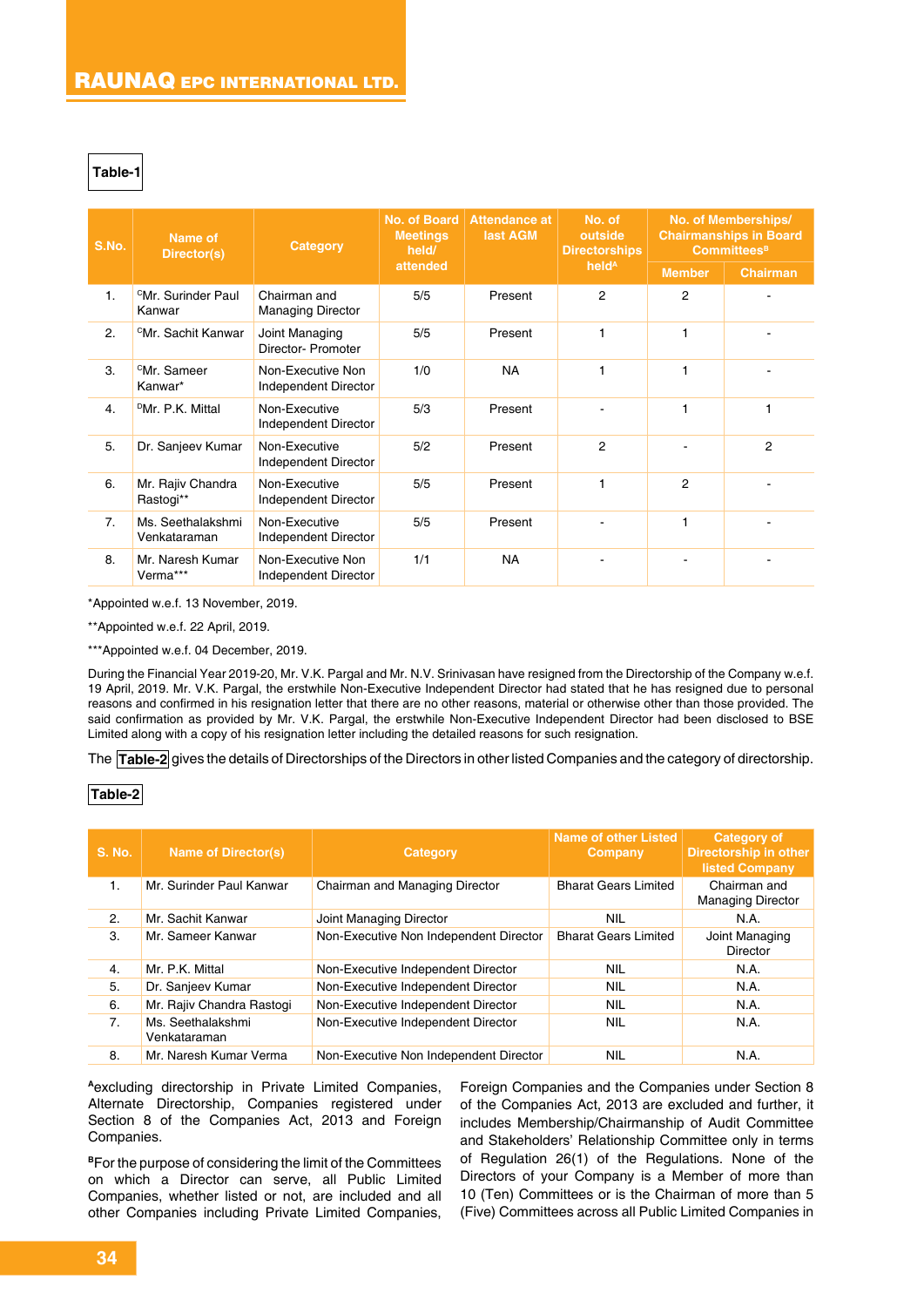which they are Directors. The Membership/Chairmanship also includes Membership/Chairmanship in Raunaq EPC International Limited.

**<sup>C</sup>**Mr. Surinder Paul Kanwar is the father of Mr. Sachit Kanwar and Mr. Sameer Kanwar. Mr. Sachit Kanwar has been appointed as Joint Managing Director with effect from 01 June, 2016 for a period of 5 (Five) years upto 31 May, 2021 and Mr. Sameer Kanwar has been appointed as the Additional Director in the capacity of Non Executive Director with effect from 13 November, 2019, to hold the office till the conclusion of the next Annual General Meeting (AGM) of the Company.

**<sup>D</sup>**Mr. Praveen Kumar Mittal, relative of P.K. Mittal, Non-Executive Independent Director is also providing professional/consultancy service to the Company in his individual capacity. Professional fees paid to him for the year 2019-20 is  $\bar{\tau}$  1,80,000/- (Rupees One Lakh Eighty Thousand Only). The Board is of the opinion that such payments in the context of overall expenditure by the Company, is not significant and does not affect independence of Mr. P.K. Mittal, Director.

Apart from this, no other Non-Executive Director is related to any other Director inter-se and has any material pecuniary relationships/transactions vis-à-vis the Company (other than the sitting fees for attending the Board/Committee meetings).

The terms of appointment of the Directors appointed at the Annual General Meeting of the Company held on 05 August, 2019 are available on the official website of the Company i.e. www.raunaqinternational.com.

In terms of Regulation 17(1A) of the Regulations, the consent of the members has been obtained at the Annual General Meeting (AGM) of the Company held on 05 August, 2019 for continuation of Non-Executive Director(s) who have attained the age of Seventy Five Years, upto their respective present tenure.

In terms of Regulation 25(7) of the Regulations, the Company has adopted a familiarization programme for the Directors that covers familiarizing the Directors about the nature of the industry in which the Company operates, business model of the Company, their roles, responsibilities and other relevant details by way of:

- Circulation of an elaborated note on business operations with regard to the operations and financial position of the Company as at the end of each quarter with the Agenda of each Board Meeting.
- Apprising the Board members about the operations at the ongoing project sites of the Company, the various clients, the new projects awarded to the Company, the debtors position and other details of the ongoing project sites so as to provide the Board a brief idea of the various types of jobs carried upon by the Company and their periodic developments.
- > Updating the Directors of any amendments in laws, rules and regulations as applicable on the Company through various presentations at the Board Meeting(s) in consultation with the Statutory Auditors, Internal Auditors and the Secretarial Auditors of the Company likewise the Companies Act, SEBI Laws and such other laws and regulations as may be applicable.
- Various presentations are conducted at meetings of the Board/Committees of the Board periodically to familiarize the Directors with the business performance, business strategy, operations and functions of the Company. Such presentations help Directors to understand the Company's Strategy, Operations, Market Competition, Organization Structure, Risk Analysis and such other areas.

The details of familiarization programme during the Financial Year 2019-20 are available on the official website of the Company i.e. www.raunaqinternational.com under the link: https://www.raunaqinternational.com/pdf/DETAILS-OF-FAMILIARIZATION-PROGRAMME-FOR-INDEPENDENT-DIRECTORS-FY-19-20.pdf

The **Table-3** gives the details of core skills/expertise/competencies identified by the Board of Directors as required in the context of Company's business(es) and sector(s) for Company to function effectively and those actually available with the Board.

|--|

| S.No. | Core skills/expertise/<br>competencies | <b>Available with the Board (YES/NO)</b> | Name of Directors who have such Core skills/<br>expertise/competencies |
|-------|----------------------------------------|------------------------------------------|------------------------------------------------------------------------|
| 1.    | Knowledge of Core                      | <b>YES</b>                               | Mr. Surinder Paul Kanwar                                               |
|       | Business i.e. EPC                      |                                          | Mr. Sachit Kanwar                                                      |
|       |                                        |                                          | Mr. Sameer Kanwar                                                      |
|       |                                        |                                          | Dr. Sanjeev Kumar                                                      |
|       |                                        |                                          | Ms. Seethalakshmi Venkataraman                                         |
| 2.    | <b>Strategic Planning</b>              | <b>YES</b>                               | Mr. Surinder Paul Kanwar                                               |
|       |                                        |                                          | Mr. Sachit Kanwar                                                      |
|       |                                        |                                          | Dr. Sanjeev Kumar                                                      |
|       |                                        |                                          | Mr. P.K. Mittal                                                        |
|       |                                        |                                          | Mr. Naresh Kumar Verma                                                 |
| 3.    | Project Analysis and                   | <b>YES</b>                               | Mr. Surinder Paul Kanwar                                               |
|       | Marketing                              |                                          | Mr. Sachit Kanwar                                                      |
|       |                                        |                                          | Ms. Seethalakshmi Venkataraman                                         |
| 4.    | Knowledge of Macro                     | <b>YES</b>                               | Mr. Surinder Paul Kanwar                                               |
|       | Environment vis-à-vis                  |                                          | Mr. Sachit Kanwar                                                      |
|       | Industry                               |                                          | Mr. Sameer Kanwar                                                      |
|       |                                        |                                          | Dr. Sanjeev Kumar                                                      |
|       |                                        |                                          | Mr. P.K. Mittal                                                        |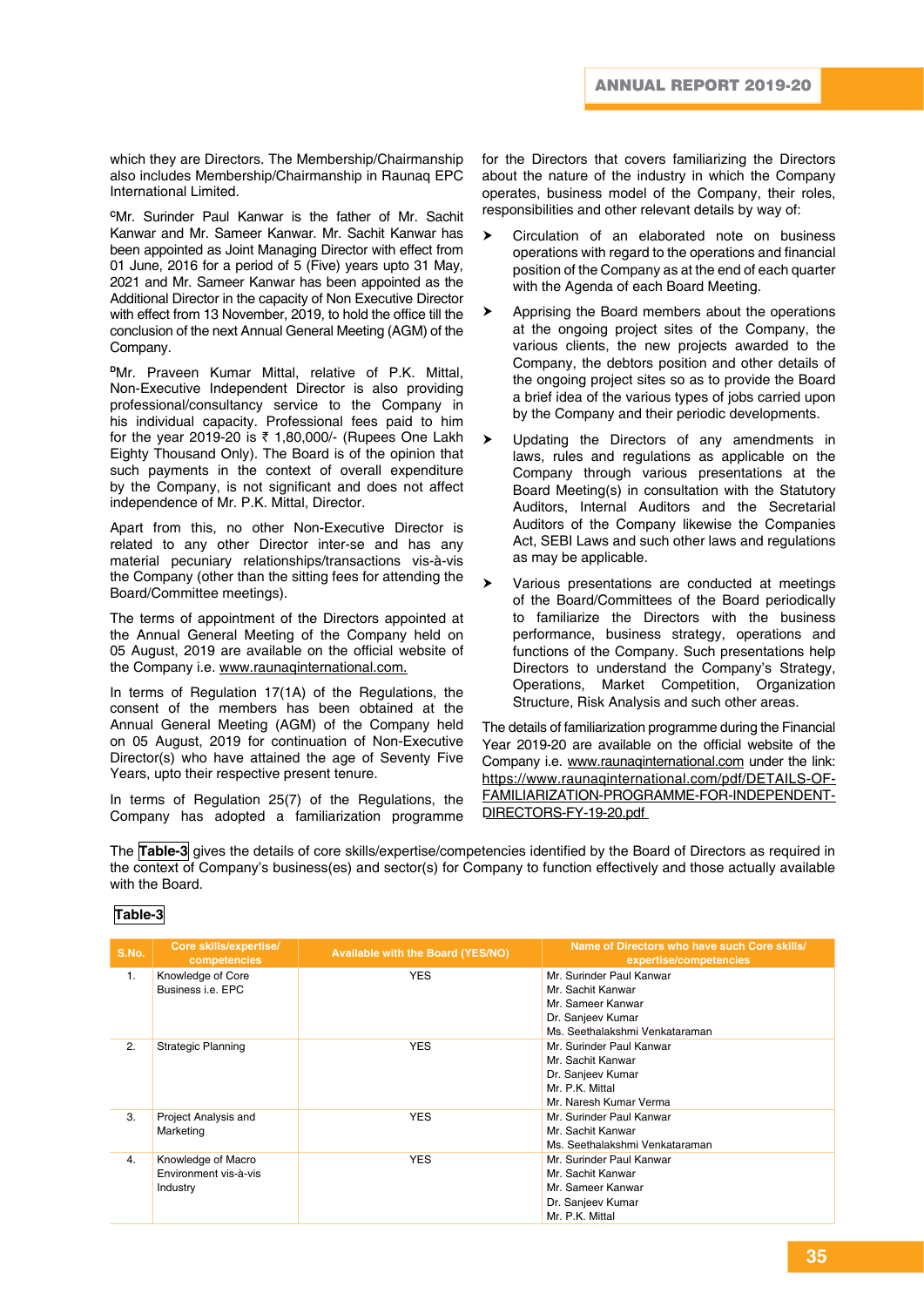| 5. | <b>Financial Literacy</b>                      | <b>YES</b> | Mr. Surinder Paul Kanwar<br>Mr. Sachit Kanwar<br>Mr. Sameer Kanwar<br>Dr. Sanjeev Kumar<br>Mr. P.K. Mittal<br>Mr. Rajiv Chandra Rastogi<br>Ms. Seethalakshmi Venkataraman                           |
|----|------------------------------------------------|------------|-----------------------------------------------------------------------------------------------------------------------------------------------------------------------------------------------------|
| 6. | Ability to read Financial<br><b>Statements</b> | <b>YES</b> | Mr. Surinder Paul Kanwar<br>Mr. Sachit Kanwar<br>Mr. Sameer Kanwar<br>Dr. Sanjeev Kumar<br>Mr. P.K. Mittal<br>Mr. Rajiv Chandra Rastogi<br>Ms. Seethalakshmi Venkataraman<br>Mr. Naresh Kumar Verma |

# **B. Board Meetings**

During the financial year 2019-20, 5(Five) Board Meetings were held on the following dates. The gap between any two meetings was not more than 120 (one hundred and twenty) days as mandated in Regulation 17(2) of the Regulations:-

- 22 May, 2019;
- 04 July, 2019;
- 05 August, 2019;
- 13 November, 2019; and
- 30 January, 2020

The Company Secretary prepares the agenda and explanatory notes, in consultation with the Chairman and Managing Director, Joint Managing Director and Chief Financial Officer and circulates the same in advance to the Directors. The Board meets at least once every quarter inter alia to review the quarterly results. Additional meetings are held, when necessary. Wherever it is not possible to convene a Board Meeting, resolutions are passed by circulation in order to meet the business exigencies. Presentations are made to the Board on the business operations and performance of the Company. The minutes of the proceedings of the meetings of the Board of Directors are noted and the draft minutes are circulated amongst the members of the Board for their perusal. Comments, if any received from the Directors are also incorporated in the minutes, in consultation with the Chairman and Managing Director. The Minutes are signed by Chairman of the Board at the next meeting and signed minutes are circulated amongst the members of the Board for their perusal. Senior management personnel are invited to provide additional inputs for the items being discussed by the Board of Directors as and when considered necessary.

**Post Meeting Follow Up System:** The Company has an effective post Board Meeting follow up procedure. Action Taken Report on the decisions taken in a meeting are placed at the immediately succeeding meeting for information of the Board.

# **C. Information supplied to the Board**

The Board has complete access to all information with the Company. The information is provided to the Board on regular basis and the agenda papers for the meetings are circulated in advance of each meeting. The information supplied to the Board includes the following, extent to the applicability during the year as per Regulation 17(7) read with Schedule II of the Regulations.

- Annual Operating Plans and Budgets and any updates.
- Capital budgets and any updates.
- Quarterly, Half Yearly and Yearly Results of the Company.
- Minutes of the Meetings of Audit Committee and other Committees of the Board.
- Sale of investments, subsidiaries, assets which are material in nature and not in normal course of business.
- The information on recruitment and remuneration of senior officers just below the level of Board of Directors, including appointment or removal of Chief Financial Officer and the Company Secretary.

The Board periodically reviews the compliance reports of all laws applicable to the Company prepared by the Company along with the declaration made by all the respective departmental heads and by the Joint Managing Director regarding compliance with all applicable laws.

## **4. BOARD COMMITTEES**

# **A. Audit Committee**

#### **I. Constitution and Composition**

In terms of Regulation 18 of the Regulations, the "Audit Committee" comprises of the following Non-Executive and Independent Directors, who have financial/accounting acumen to specifically look into internal controls and audit procedures. All the members are financially literate and have accounting and financial management expertise. The **Table-4** gives the composition of the Audit Committee and attendance record of members of the Committee: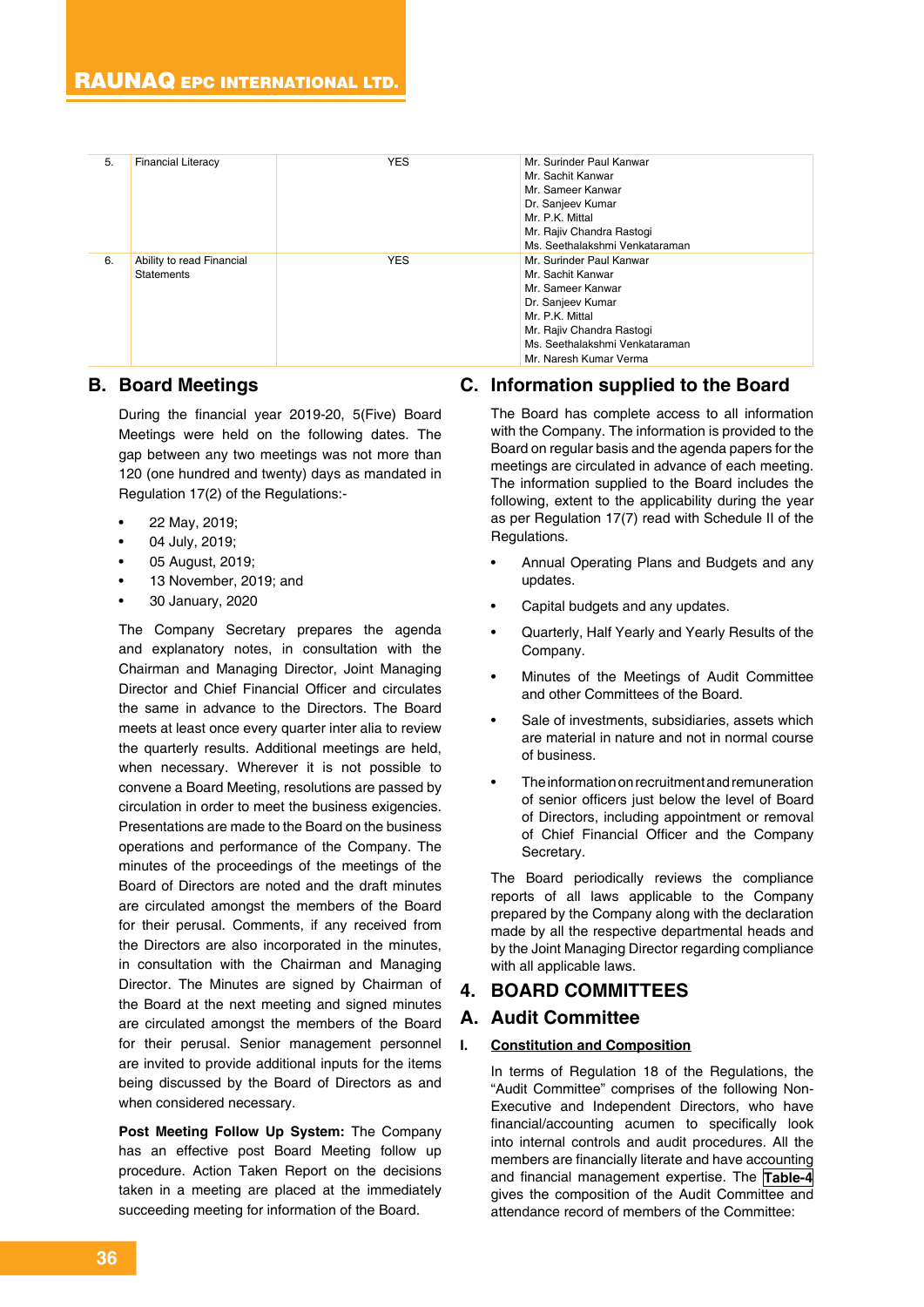## **Table-4**

| S.No. | <b>Name of Member</b>              | <b>Designation</b> | No. of<br>meetings<br>Held/<br><b>Attended</b> |
|-------|------------------------------------|--------------------|------------------------------------------------|
| 1.    | Dr. Sanjeev Kumar                  | Chairman           | 5/2                                            |
| 2.    | Mr. P.K. Mittal                    | Member             | 5/3                                            |
| 3.    | Mr. Rajiv Chandra<br>Rastogi@      | Member             | 5/5                                            |
| 4.    | Ms. Seethalakshmi<br>Venkataraman* | Member             | 1/1                                            |
| 5.    | Mr. V.K. Pargal@                   | Member             | ΝA                                             |

@Mr. V.K. Pargal ceased to be a member of the Audit Committee on 19 April, 2019 pursuant to his resignation and Mr. Rajiv Chandra Rastogi had been inducted as a member of the Committee w.e.f. 22 April, 2019 pursuant to his appointment. Accordingly, the Audit Committee had been reconstituted. During the tenure of Mr. V.K. Pargal, no meeting of the Audit Committee had been held.

\*Ms. Seethalakshmi Venkataraman had been inducted as a member of the Audit Committee w.e.f. 30 January, 2020. Accordingly, the Audit Committee has been reconstituted. Pursuant to her induction, 1 (One) meeting of the Audit Committee has been held on 30 January, 2020 and she attended the said meeting.

Existing members of the Committee consist of Dr. Sanjeev Kumar, Mr. P.K. Mittal, Mr. Rajiv Chandra Rastogi and Ms. Seethalakshmi Venkataraman, Non-Executive Independent Directors of the Company.

In addition to the Members of the Audit Committee, the Chief Financial Officer, Internal Auditors and Statutory Auditors attended the meetings of the Committee as invitees. Members held discussions with Statutory Auditors during the meetings of the Committee. The Audit Committee reviewed the quarterly, half-yearly and year to date un-audited and annual audited financials of the Company before submission to the Board of Directors for its consideration and approval. The Committee also reviewed and evaluated the internal control systems, Enterprise Risk Management system and internal audit reports.

Pursuant to the resignation of Ms. Sukriti Manna w.e.f. 11 March, 2019, Mr. Sukhvir had been appointed as the Company Secretary of the Company w.e.f. 22 May, 2019 and he resigned from the post of Company Secretary w.e.f. 06 September, 2019. Mr. Sukhvir acted as Secretary to Audit Committee Meeting(s) held after his appointment upto his resignation. Pursuant to the resignation of Mr. Sukhvir w.e.f. 06 September, 2019, Ms. Vartika Malhotra had been appointed as the Company Secretary of the Company w.e.f. 13 November, 2019 and she acted as Secretary to Audit Committee Meeting(s) held after her appointment.

The Chairman of the Audit Committee was present at the last Annual General Meeting to answer the queries of the shareholders to their satisfaction.

## **II. Audit Committee Meetings**

During the year, 5 (Five) meetings of the Audit Committee were held on the following dates in terms of Regulation 18 of the Regulations:

- 22 May, 2019;
- 04 July, 2019;
- 05 August, 2019;
- 13 November, 2019; and
- 30 January, 2020

#### **III. Powers of Audit Committee**

The Audit Committee has been empowered with the adequate powers as mandated in Regulation 18 of the Regulations which includes the following:

- 1. To investigate any activity within its terms of reference.
- 2. To seek information from any employee.
- 3. To obtain outside legal or other professional advice.
- 4. To secure attendance of outsiders with relevant expertise, if it considers necessary.

#### **IV. Role of Audit Committee**

The role of the Audit Committee in terms of Regulation 18 read with Part C of Schedule II of the Regulations includes the following:

- Oversight of the Company's financial reporting process and the disclosure of its financial information to ensure that the financial statement is correct, sufficient and credible;
- 2. Recommendation for appointment, remuneration and terms of appointment of auditors of the Company;
- 3. Approval of payment to Statutory Auditors for any other services rendered by the Statutory Auditors;
- 4. Reviewing, with the management, the annual financial statements and auditor's report thereon before submission to the Board for approval, with particular reference to:
	- a. matters required to be included in the director's responsibility statement to be included in the board's report in terms of clause (c) of sub-section 3 of Section 134 of the Companies Act, 2013.
	- b. changes, if any, in accounting policies and practices and reasons for the same.
	- c. major accounting entries involving estimates based on the exercise of judgment by management.
	- d. significant adjustments made in the financial statements arising out of audit findings.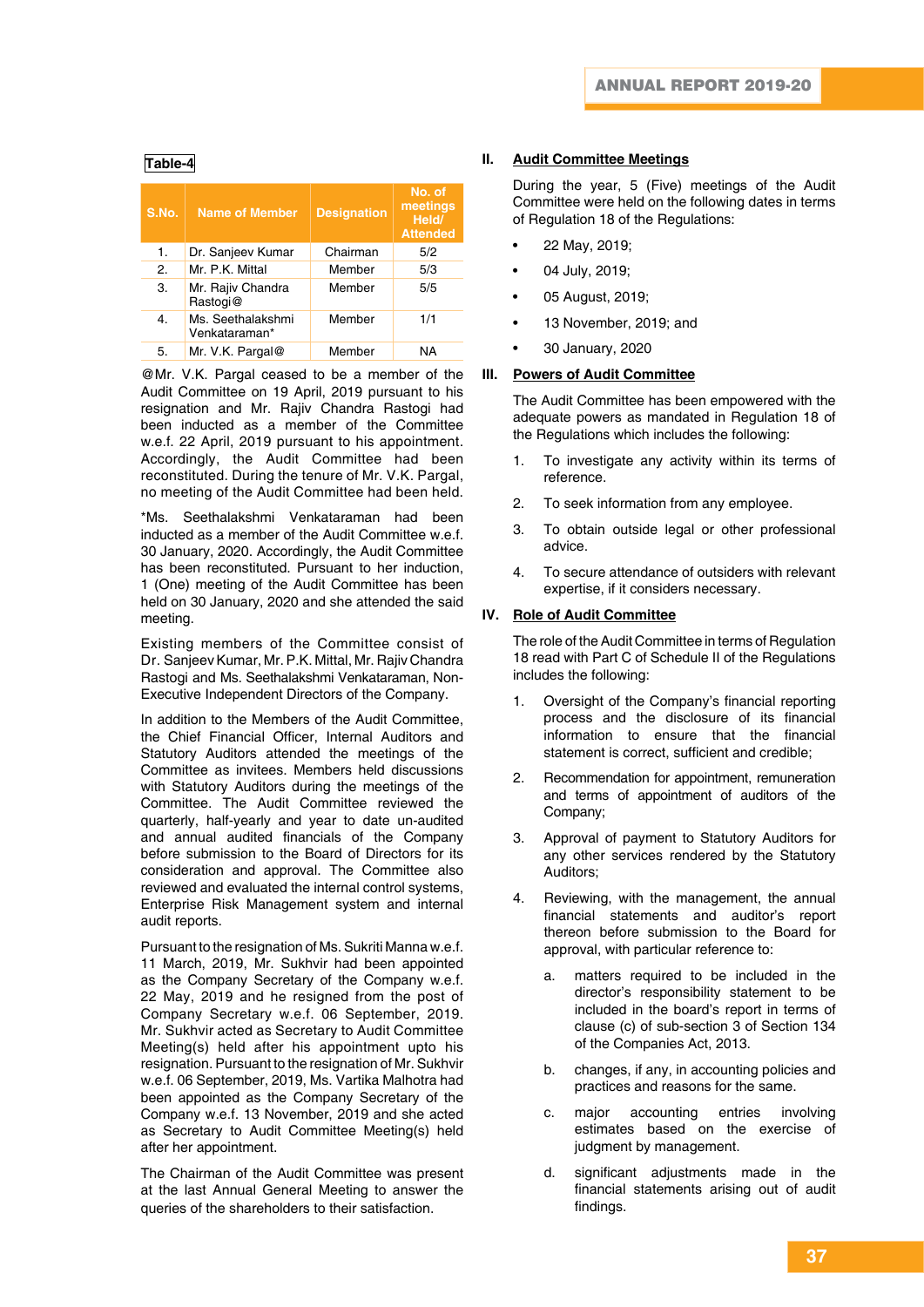- e. compliance with listing and other legal<br>requirements relating to financial requirements relating to statements.
- f. disclosure of any related party transactions.
- g. modified opinion(s) in the draft audit report.;
- 5. Reviewing, with the management, the quarterly financial statements before submission to the Board for approval;
- 6. Reviewing, with the management, the statement of uses/application of funds raised through an issue (public issue, rights issue, preferential issue, etc.), the statement of funds utilized for purposes other than those stated in the offer document/prospectus/notice and the report submitted by the monitoring agency monitoring the utilisation of proceeds of a public or rights issue, and making appropriate recommendations to the Board to take up steps in this matter;
- 7. Reviewing and monitoring the auditor's independence and performance, and effectiveness of audit process;
- 8. Approval or any subsequent modification of transactions of the Company with related parties;
- 9. Scrutiny of inter-corporate loans and investments;
- 10. Valuation of undertakings or assets of the Company, wherever it is necessary;
- 11. Evaluation of internal financial controls and risk management systems;
- 12. Reviewing, with the management, performance of statutory and internal auditors, adequacy of the internal control systems;
- 13. Reviewing the adequacy of internal audit function, if any, including the structure of the internal audit department, staffing and seniority of the official heading the department, reporting structure coverage and frequency of internal audit;
- 14. Discussion with internal auditors of any significant findings and follow up there on;
- 15. Reviewing the findings of any internal investigations by the internal auditors into matters where there is suspected fraud or irregularity or a failure of internal control systems of a material nature and reporting the matter to the Board;
- 16. Discussion with statutory auditors before the audit commences, about the nature and scope of audit as well as post-audit discussion to ascertain any area of concern;
- 17. To look into the reasons for substantial defaults in the payment to the depositors, debenture holders, shareholders (in case of non-payment of declared dividends) and creditors;
- 18. To review the functioning of the whistle blower mechanism;
- 19. Approval of appointment of Chief Financial Officer (CFO) (i.e., the whole-time Finance Director or any other person heading the finance function or discharging that function) after assessing the qualifications, experience and background, etc. of the candidate;
- 20. Carrying out any other function as is mentioned in the terms of reference of the Audit Committee.
- 21. Reviewing the utilization of loans and/or advances from/investment by the holding company in the subsidiary exceeding rupees 100 crore or 10% of the asset size of the subsidiary, whichever is lower including existing loans/advances/investments existing as on the date of coming into force of this provision i.e. 01 April, 2019.

The Audit Committee may also review such matters as may be referred to it by the Board or which may be specified as role of the Audit Committee under amendments, if any, from time to time, to the Regulations, Companies Act and other Statutes.

## **V. Review of Information by Audit Committee**

The Audit Committee reviews the following information:

- 1. Management Discussion and Analysis of financial condition and results of operations;
- 2. Statement of significant Related Party Transactions (as defined by the Audit Committee), submitted by Management;
- 3. Management letters/letters of internal control weaknesses issued by the Statutory Auditors;
- 4. Internal Audit Reports relating to internal control weaknesses;
- 5. The appointment, removal and terms of remuneration of the Chief Internal Auditor shall be subject to review by the Audit Committee; and
- 6. Statement of deviations, if required.

## **B. Nomination and Remuneration Committee**

## **I. Constitution and Composition**

In terms of Section 178 of the Companies Act, 2013 and Regulation 19 of the Regulations, the Nomination and Remuneration Committee constitutes of following Directors as members. **Table-5** gives the composition of the Nomination and Remuneration Committee and the attendance record of the members of the Committee.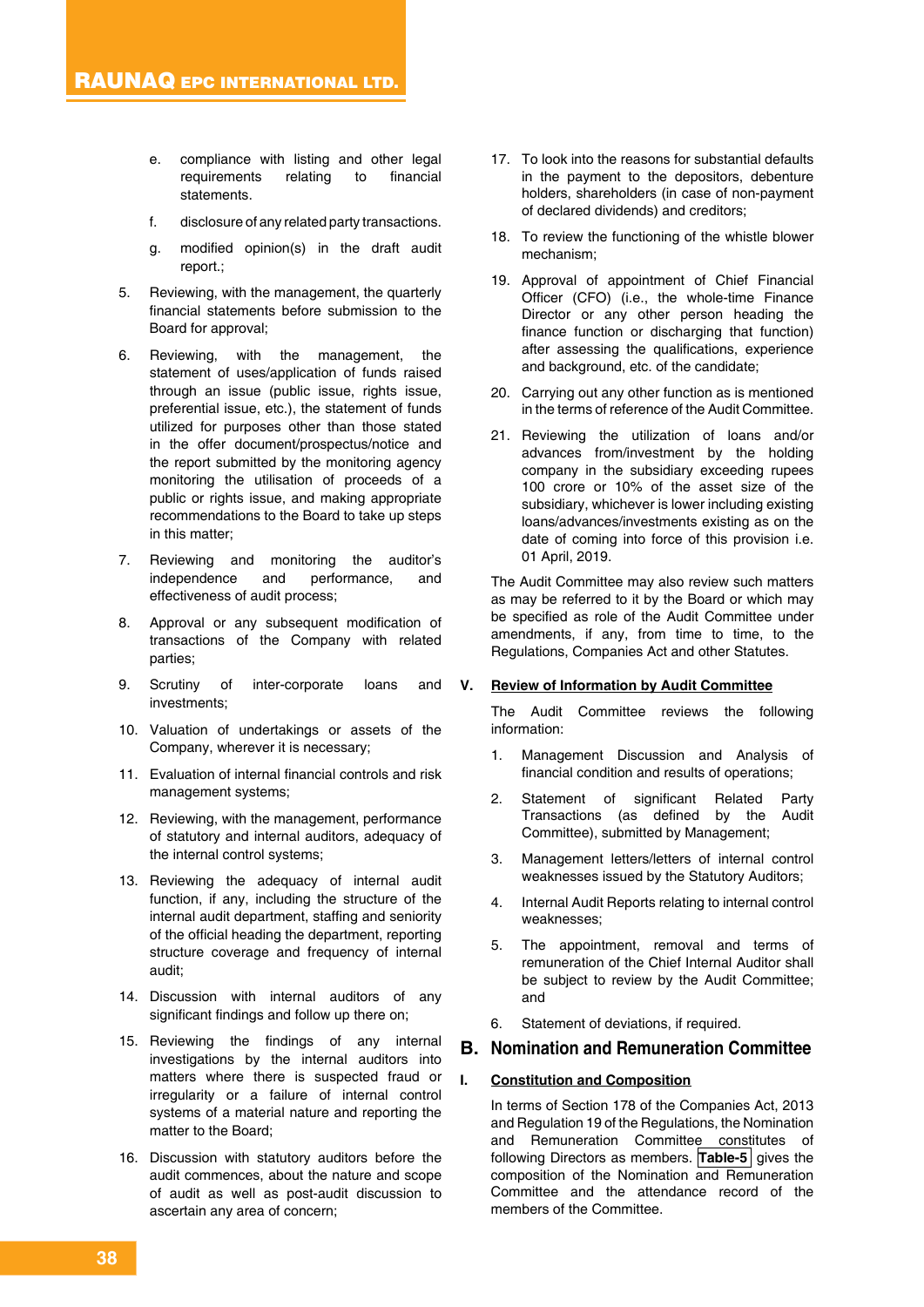#### **Table-5**

| S.No. | <b>Name of Member</b>         | <b>Designation</b> | No. of<br>meetings<br>Held/<br><b>Attended</b> |
|-------|-------------------------------|--------------------|------------------------------------------------|
| 1.    | Dr. Sanjeev<br>Kumar          | Chairman           | 2/1                                            |
| 2.    | Mr. Surinder Paul<br>Kanwar   | Member             | 2/2                                            |
| 3.    | Mr. P.K. Mittal               | Member             | 2/0                                            |
| 4.    | Mr. Rajiv<br>Chandra Rastogi* | Member             | 2/2                                            |
| 5.    | Mr. V.K. Pargal*              | Member             | NA                                             |

\*Mr. V.K. Pargal ceased to be a member of the Nomination and Remuneration Committee on 19 April, 2019 pursuant to his resignation and Mr. Rajiv Chandra Rastogi had been inducted as a member of the Committee w.e.f. 22 April, 2019 pursuant to his appointment. Accordingly, the Nomination and Remuneration Committee had been reconstituted. During the tenure of Mr. V.K. Pargal, no meeting of the Nomination and Remuneration Committee had been held.

Existing members of the Committee consist of Dr. Sanjeev Kumar, Mr. P.K. Mittal and Mr. Rajiv Chandra Rastogi, Non-Executive Independent Directors and Mr. Surinder Paul Kanwar, Chairman and Managing Director of the Company.

#### **II. Nomination and Remuneration Committee Meetings**

In terms of Regulation 19 of the Regulations, at least 1(One) meeting of the Nomination and Remuneration Committee is held in each Financial Year.

During the Financial Year 2019-20, 2(Two) meetings of the Nomination and Remuneration Committee were held. **Table-6** gives the details of the date and purpose of the meetings of Nomination and Remuneration Committee:-

## **Table-6**

| S.No. | <b>Date of Meeting</b> | <b>Purpose</b>                                                                                                                                                                                                                                                                                                                                                                                                                                                                                                                             |
|-------|------------------------|--------------------------------------------------------------------------------------------------------------------------------------------------------------------------------------------------------------------------------------------------------------------------------------------------------------------------------------------------------------------------------------------------------------------------------------------------------------------------------------------------------------------------------------------|
| 1.    | 22 May, 2019           | • Consideration and recommendation<br>of the appointment of Mr. Sukhvir as<br>Company Secretary and Compliance<br>Officer of the Company.<br>• Consideration and recommendation<br>of the appraisal of Key Managerial<br>Personnel (KMP) and<br>Senior<br>Management Personnel of<br>the<br>Company to the Board of Directors.<br>• Consideration and recommendation<br>of the payment of remuneration to<br>Mr. Sachit Kanwar, Joint Managing<br>Director for a period of 2 (Two) years<br>w.e.f. 01 June, 2019 of his present<br>tenure. |
| 2.    | 30 January,<br>2020    | Noting of the performance evaluation<br>of Independent Directors carried on by<br>the Board of Directors and performance<br>evaluation by the Independent Directors<br>in their separate meeting.                                                                                                                                                                                                                                                                                                                                          |

Pursuant to the resignation of Ms. Sukriti Manna w.e.f. 11 March, 2019, Mr. Sukhvir had been appointed as the Company Secretary of the Company w.e.f. 22 May, 2019 and he resigned from the post of Company Secretary w.e.f. 06 September, 2019. Pursuant to the resignation of Mr. Sukhvir w.e.f. 06 September, 2019, Ms. Vartika Malhotra had been appointed as the Company Secretary of the Company w.e.f. 13 November, 2019 and she acted as Secretary to Nomination and Remuneration Committee Meeting(s) held after her appointment.

The Chairman of the Nomination and Remuneration Committee was present at the last Annual General Meeting and replied to the queries of the shareholders to their

#### **III. Role of Nomination and Remuneration Committee**

The role of the Nomination and Remuneration Committee in terms of the Regulations includes the following:

- 1. formulation of the criteria for determining qualifications, positive attributes and independence of a Director and recommend to the Board a policy, relating to the remuneration of the Directors, Key Managerial Personnel and other employees;
- 2. formulation of criteria for evaluation of performance of Independent Directors and the Board;
- 3. devising a policy on Board diversity;
- 4. identifying persons who are qualified to become Directors and who may be appointed in senior management in accordance with the criteria laid down, and recommend to the Board of Directors their appointment and removal.
- 5. deciding whether to extend or continue the term of appointment of the Independent Directors, on the basis of the report of performance evaluation of Independent Directors.
- 6. recommend to the Board, all remuneration, in whatever form, payable to Senior Management.

Pursuant to Schedule V to the Companies Act, 2013, in case of no profits or inadequate profits, the Nomination and Remuneration Committee has been empowered to consider, approve and recommend the remuneration of Whole Time Director/Managing Director.

#### **IV. Nomination and Remuneration Policy**

Pursuant to the provisions of the Companies Act, 2013 read with Regulation 19 of the Regulations, the policy on nomination and remuneration of Directors, Key Managerial Personnel and Senior Management as approved by the Board is available on the official website of the Company i.e. www.raunaqinternational.com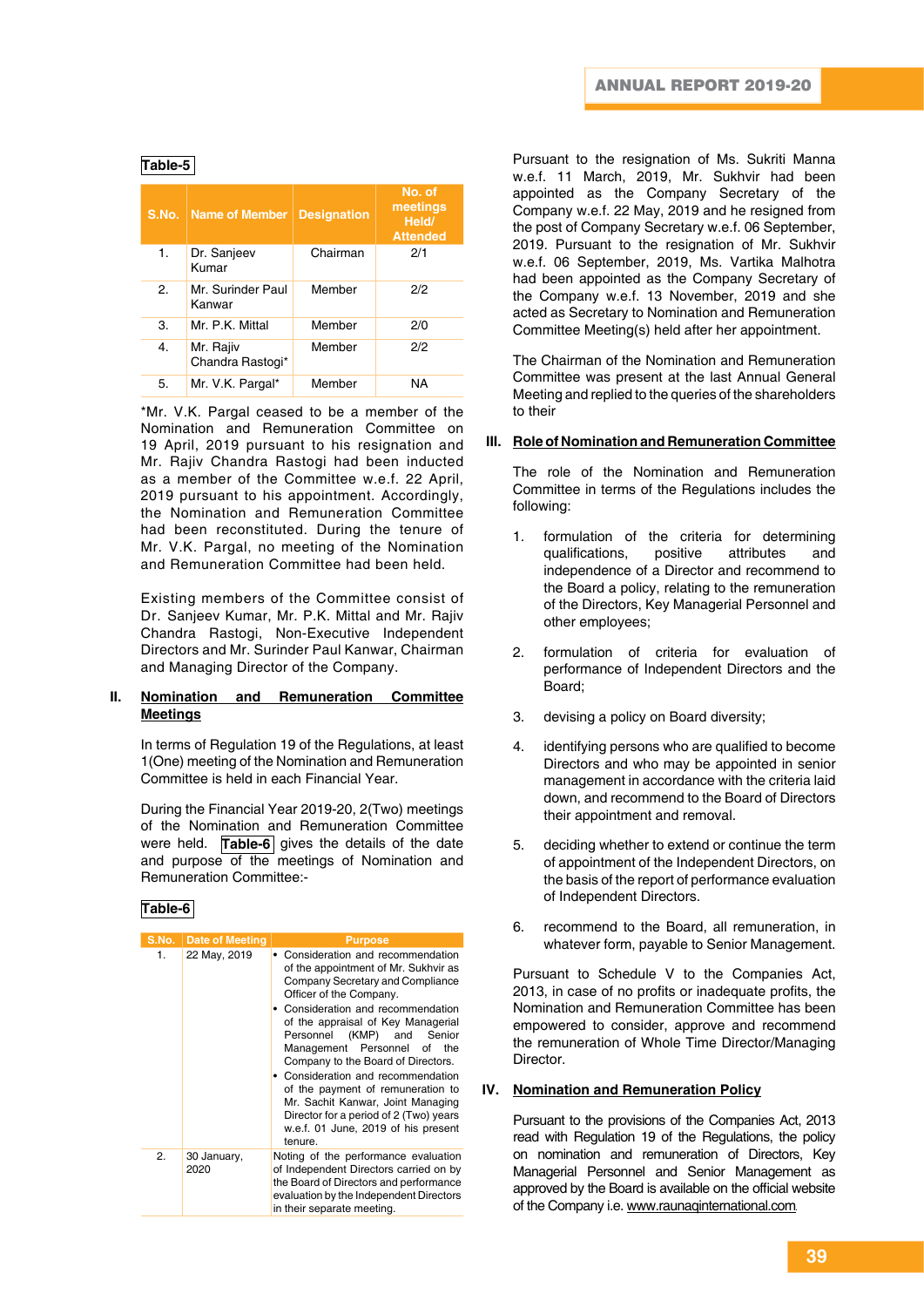The objectives and purpose of the said policy are:

- To lay down criteria and terms and conditions with regard to identifying persons who are qualified to become Directors (Executive and Non-Executive) and persons who may be appointed in Senior Management and Key Managerial positions and to determine their remuneration.
- To determine remuneration based on the Company's size and financial position and trends and practices on remuneration prevailing in peer companies, in the Construction industry.
- To carry out evaluation of the performance of Directors, as well as Key Managerial and Senior Management Personnel.
- To provide them reward linked directly to their effort, performance, dedication and achievement relating to the Company's operations.
- To retain, motivate and promote talent and to ensure long term sustainability of talented managerial persons and create competitive advantage.

While deciding the remuneration for Directors, Key Managerial Personnel and other employees, the Board and the Nomination and Remuneration Committee takes into consideration the performance of the Company, the current trends in the industry, the qualification of the appointee(s), positive attributes, their independence, expertise, past performance and other relevant factors. The Board/Committee regularly keeps track of the market trends in terms of compensation levels and practices in relevant industries. This information is used to review the Company's remuneration policy from time to time.

#### **V. Policy on Board Diversity**

In terms of Regulation 19 of the Regulations, the Nomination and Remuneration Committee formed the policy on Board Diversity to provide for having a broad experience and diversity on the Board. The said policy is a part of Nomination and Remuneration Policy.

## **VI. Succession Plans for Board, KMPs and Senior Management**

The Nomination and Remuneration Committee has a diligence process to determine the suitability of every person who is being considered for appointment or re-appointment as a Director, KMP or Senior Management Personnel of the Company as the case may be based on his/her educational qualifications, experience and track record.

The Committee has formed a Nomination and Remuneration Policy in accordance with the applicable provisions of the Companies Act, the Listing Regulations and other laws as applicable to the Company to guide the Board in relation to the appointment, re-appointment or removal of the person at the Board, KMP and Senior Management level.

The Committee carries out evaluation of performance of every Director, KMP and Senior Management Personnel at regular interval.

Further, Audit Committee under the Risk Management frame work evaluates and reviews the succession planning, skill development process and training requirements for the Senior Management Personnel and KMPs on quarterly basis.

#### **VII. Performance Evaluation**

In terms of Regulation 17 of the Regulations, the Board of Directors during the Financial Year 2019-20 evaluated the performance of Independent Directors in terms of criteria of performance evaluation as laid down by Nomination and Remuneration Committee which covers the area relevant to their role as Independent Director in the Company, including but not limited to:

- (a) Performance of the Directors; and
- (b) Fulfillment of the independence criteria as specified in the regulations and their independence from the management.

 In the above evaluation, the director(s) who were subject to evaluation did not participated respectively.

 During the Financial Year 2019-20, a separate meeting of the Independent Directors of the Company was held on 30 January, 2020 in terms of Regulation 25 of the Regulations.

 The Independent Directors in their separate meeting:

- i. reviewed the performance of Non-Independent Directors and the Board as a whole;
- ii. reviewed the performance of the Chairperson of the Company, taking into account the views of Executive Directors and Non-Executive Directors;
- iii. assessed the quality, quantity and timeliness of flow of information between the Company management and the Board that is necessary for the Board to effectively and reasonably perform their duties.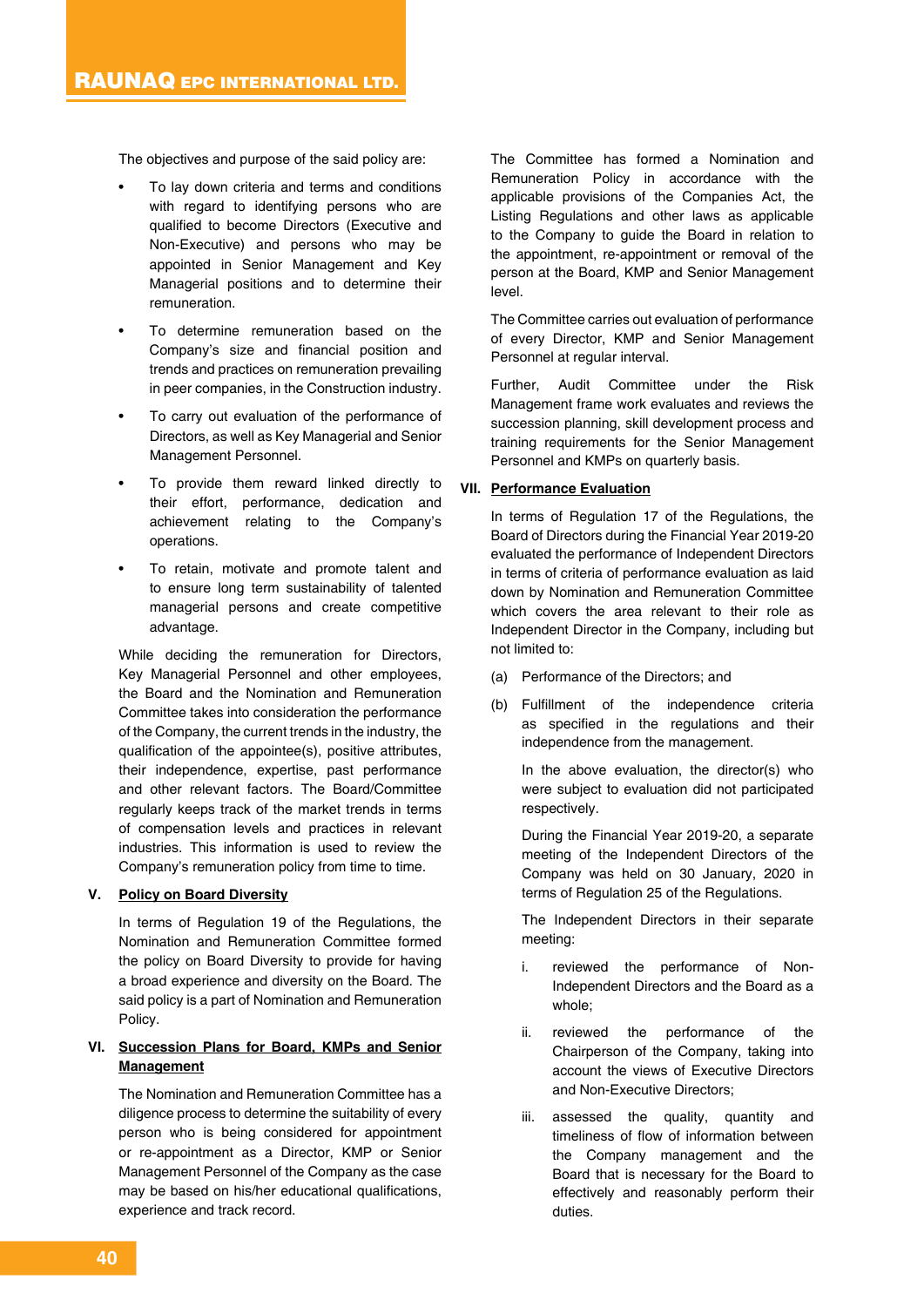# **VIII. Remuneration of Directors for 2019-20 Table-7**

|                                                   |                                 |                                     |                                                       |                | (₹ In lacs)  |  |
|---------------------------------------------------|---------------------------------|-------------------------------------|-------------------------------------------------------|----------------|--------------|--|
| <b>NON-EXECUTIVE DIRECTORS</b>                    |                                 |                                     |                                                       |                |              |  |
|                                                   | <b>Sitting Fees#</b>            |                                     | <b>Salaries and Perquisites</b>                       |                | <b>Total</b> |  |
| <b>Name of Members</b>                            | <b>Board</b><br><b>Meetings</b> | <b>Committee</b><br><b>Meetings</b> |                                                       |                |              |  |
| Dr. Sanjeev Kumar                                 | 0.20                            | 0.25                                | NIL.                                                  |                | 0.45         |  |
| Mr. P.K. Mittal                                   | 0.30                            | 0.30                                | <b>NIL</b>                                            |                | 0.60         |  |
| Mr. Rajiv Chandra Rastogi                         | 0.50                            | 0.60                                | NII                                                   |                | 1.10         |  |
| Ms. Seethalakshmi<br>Venkataraman                 | 0.50                            | 0.10                                | <b>NIL</b>                                            |                | 0.60         |  |
| Mr. Sameer Kanwar@                                | 0.00                            | 0.00                                | <b>NIL</b>                                            |                | 0.00         |  |
| Mr. Naresh Kumar Verma@@                          | 0.10                            | 0.00                                | <b>NIL</b>                                            |                | 0.10         |  |
|                                                   |                                 |                                     | Sub-Total (A)                                         |                | 2.85         |  |
|                                                   |                                 | <b>EXECUTIVE DIRECTORS</b>          |                                                       |                |              |  |
| Mr. Surinder Paul Kanwar<br>Chairman and Managing |                                 |                                     | · Salary                                              | 0.00           |              |  |
| Director                                          |                                 |                                     | • Contribution to<br>provident and other<br>funds (*) |                |              |  |
|                                                   |                                 |                                     | • Monetary value of<br>perquisites (**)               | $\overline{a}$ | ##0.00       |  |
| Mr. Sachit Kanwar<br>Joint Managing Director (\$) |                                 |                                     | • Salary and<br>allowances                            | 62.50          |              |  |
|                                                   |                                 |                                     | • Contribution to<br>provident and other<br>funds (*) | 4.16           |              |  |
|                                                   |                                 |                                     | • Monetary Value of<br>perquisites (**)               | 11.49          | 78.15        |  |
|                                                   |                                 |                                     | Sub-Total (B)                                         |                | 78.15        |  |
|                                                   |                                 |                                     | <b>Grand Total</b>                                    |                | 81.00        |  |

# GST as applicable paid directly by the Company.

\*Excludes provision for gratuity which is determined on the basis of actuarial valuation done on an overall basis for the Company.

\*\*Excludes provision for compensated absences which is made based on the actuarial valuation done on an overall basis for the Company.

@Appointed w.e.f. 13 November, 2019.

@@Appointed w.e.f. 04 December, 2019.

## Token remuneration of  $\bar{\tau}$  1.00 per month.

There is no notice period or severance fee in respect of appointment of any of the above Managerial Personnel. Neither Mr. Surinder Paul Kanwar nor Mr. Sachit Kanwar is entitled for any performance linked incentives and the Company does not have any Stock Option Scheme.

The Company has paid remuneration to the Non-Executive Directors by way of sitting fees at the rate of  $\bar{\tau}$  10,000/-(Rupees Ten Thousand Only) for attending each meeting of the Board and Audit Committee and  $\bar{\tau}$  5,000/- (Rupees Five Thousand Only) for other Committees of the Board of Directors of the Company.

\$The remuneration payable to Mr. Sachit Kanwar, Joint Managing Director is subject to the approval of the shareholders by special resolution in general meeting, if the aggregate remuneration payable to him exceeds 5% of the net profits of the Company calculated as per Section 198 of the Companies Act, 2013 and fresh approval of the shareholders is sought at the beginning of each tenure of their appointment. With effect from 01 June, 2019, 50 (Fifty) percent of the total remuneration to Mr. Sachit Kanwar, Joint Managing Director is being paid by Xlerate Driveline India Limited, wholly owned subsidiary Company.

# **C. Stakeholders' Relationship Committee**

#### **I. Constitution and Composition**

In terms of the provisions of the Companies Act, 2013 and Regulation 20 of the Regulations, the "Stakeholders' Relationship Committee" constitutes of following 3(Three) Directors as members. The Table-8<sup>|</sup> gives the composition of the Stakeholders' Relationship Committee and the attendance record of Members of the Stakeholders' Relationship Committee:

#### **Table-8**

|    | S.No. Name of Member        | <b>Designation</b> | No. of<br>meetings<br>Held/<br><b>Attended</b> |
|----|-----------------------------|--------------------|------------------------------------------------|
| 1. | Mr. P.K. Mittal             | Chairman           | 1/0                                            |
| 2. | Mr. Surinder Paul<br>Kanwar | Member             | 1/1                                            |
| 3. | Mr. Sachit Kanwar           | Member             | 1/1                                            |

Mr. P.K. Mittal is Non-Executive Independent Director, Mr. Surinder Paul Kanwar is the Chairman and Managing Director and Mr. Sachit Kanwar is the Joint Managing Director of the Company.

#### **II. Role of Stakeholders' Relationship Committee**

The role of the Stakeholders' Relationship Committee in terms of the Regulations includes the following:

- 1. Resolving the grievances of the security holders of the Company including complaints related to transfer/transmission of shares, nonreceipt of annual report, non-receipt of declared dividends, issue of new/duplicate certificates, general meetings etc.
- 2. Review of measures taken for effective exercise of voting rights by shareholders.
- 3. Review of adherence to the service standards adopted by the Company in respect of various services being rendered by the Registrar and Share Transfer Agent.
- 4. Review of the various measures and initiatives taken by the Company for reducing the quantum of unclaimed dividends and ensuring timely receipt of dividend warrants/annual reports/ statutory notices by the shareholders of the Company.

#### **II. Stakeholder's Relationship Committee Meetings**

In terms of Regulation 20 of the Regulations, at least 1(One) meeting of the Stakeholders' Relationship Committee is held in each Financial Year.

During the Financial Year 2019-20, 1 (One) meeting of the Stakeholders' Relationship Committee was held. **Table-9** gives the details of the date and purpose of the meeting of Stakeholders' Relationship Committee:-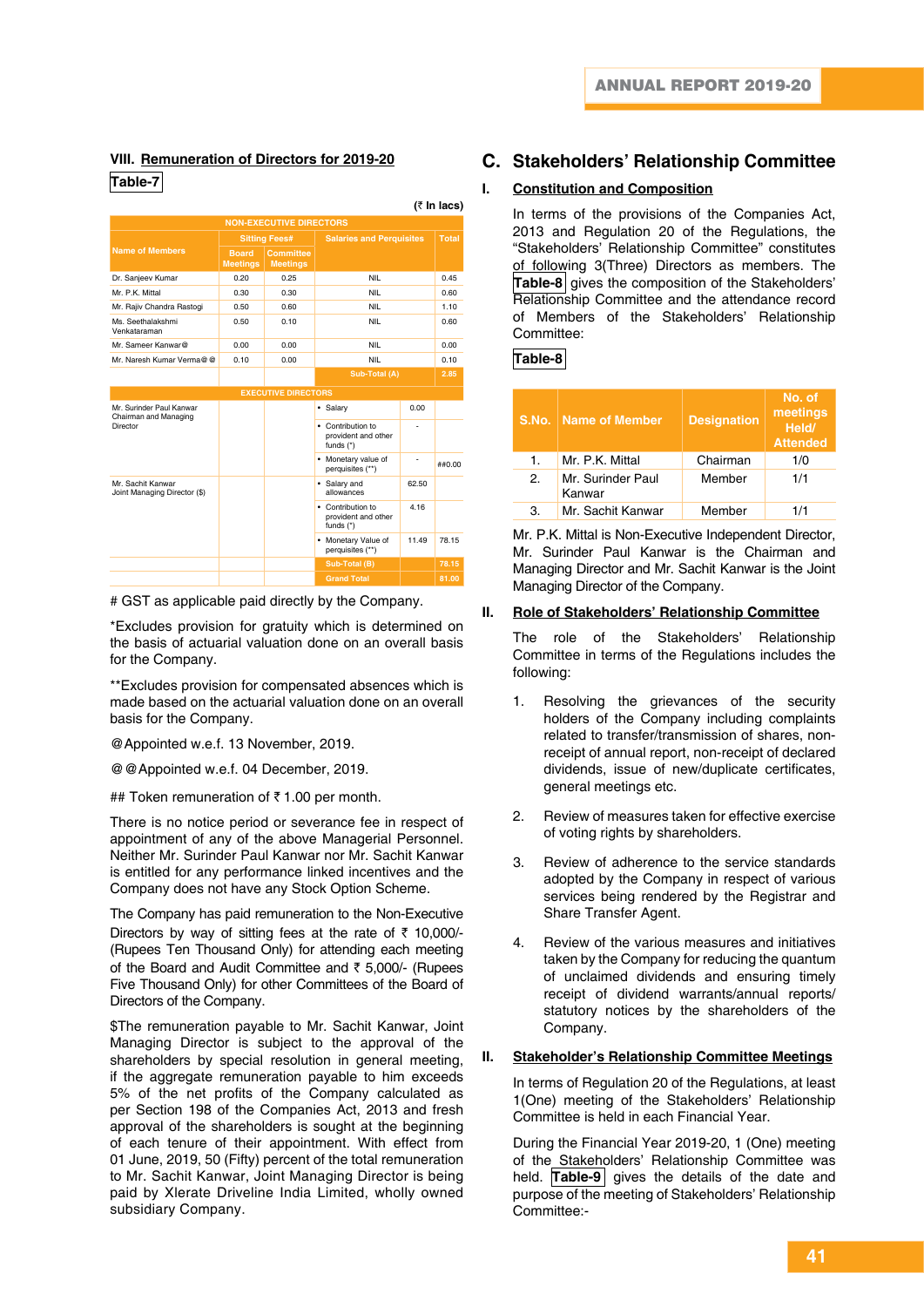| Table-9            |                           |                                                                                                                                                                                                                                                                                                                                     |
|--------------------|---------------------------|-------------------------------------------------------------------------------------------------------------------------------------------------------------------------------------------------------------------------------------------------------------------------------------------------------------------------------------|
| S.No.              | Date of<br><b>Meeting</b> | <b>Purpose</b>                                                                                                                                                                                                                                                                                                                      |
| 1.<br>22 May, 2019 |                           | Noting of status of grievances of<br>the Shareholders of the Company<br>including complaints related<br>to<br>transfer/transmission<br>οf<br>shares.<br>non-receipt of annual report, non-<br>receipt of declared dividends, issue<br>of new/duplicate certificates, general<br>meetings etc. during the Financial<br>Year 2018-19. |
|                    |                           | Review of measures<br>for<br>taken<br>effective exercise of voting rights by<br>shareholders.                                                                                                                                                                                                                                       |
|                    |                           | Review of adherence to the service<br>standards adopted by the Company<br>in respect of various services being<br>rendered by the Registrar and Share<br>Transfer Agent i.e. Link Intime India<br>Private Limited.                                                                                                                  |
|                    |                           | Review of the various measures and<br>initiatives taken by the Company for<br>reducing the quantum of unclaimed<br>dividends and ensuring timely receipt<br>of dividend warrants/annual reports/<br>statutory notices by the shareholders<br>of the Company.                                                                        |

The Chairman of the Stakeholders' Relationship Committee was present at the last Annual General Meeting and replied to the queries of the shareholders to their satisfaction.

#### **III. Sub-Committee**

In order to have speedy disposal of the Shareholders'/ Investors' requests for transfers and transmissions, a Sub-Committee consisting of the following Directors/Officers of the Company is in place for effecting transfer/transmission/split/consolidation of shares.

The Sub-Committee has also been empowered to approve the issue of Duplicate Share Certificates representing upto 500 Equity shares of the Company in lieu of those which are reported to be lost/misplaced by the shareholders upon the execution of the requisite Indemnity and other related documents.

- a. Mr. Surinder Paul Kanwar, Chairman and Managing Director
- b. Mr. Sachit Kanwar, Joint Managing Director
- c. Mr. Sukhvir, Company Secretary\*
- d. Mr. Sachin Kumar Mittal, Chief Financial Officer\*\*
- e. Ms. Vartika Malhotra, Company Secretary\*\*\*
- \*Resigned w.e.f. 06 September, 2019.
- \*\* Resigned w.e.f. 30 September, 2019.
- \*\*\* Appointed w.e.f. 13 November, 2019.

Any two of the above are authorised to consider and approve the transfer/transmission/split/consolidation of shares and to approve the issue of Duplicate Share Certificate(s) representing upto 500 Equity Shares of the Company.

The Sub-Committee is attending to above said formalities at least once in a fortnight.

However, the Securities and Exchange Board of India (SEBI) has prohibited the transfer of shares in physical form w.e.f. 01 April, 2019 except in case of transmission or transposition of securities. Therefore, the Sub-Committee addresses and disposes the aforesaid requests other than those prohibited by SEBI.

## **IV. Status of Investor Complaints/Requests**

| No. of Complaints received during<br>financial year 2019-20                                        | NIL            |
|----------------------------------------------------------------------------------------------------|----------------|
| No. of Complaints resolved to the<br>satisfaction of stakeholders during<br>financial year 2019-20 | Not Applicable |

No. of pending requests for share transfers/ transmissions (under permissible mode(s)), dematerialisations and rematerialisations as on 31 March, 2020.

| <b>Particulars</b>                                                | No. of<br><b>Requests</b> | No. of<br><b>Securities</b> |
|-------------------------------------------------------------------|---------------------------|-----------------------------|
| <b>Transfers and Transmissions</b><br>(Under Permissible Mode(s)) | NIL                       | NIL                         |
| Dematerialisations and<br>Rematerialisations                      | NII                       | NIL                         |

In terms of Regulation 13 of the Regulations, the Company has filed the status of investor complaints at the end of each quarter with BSE Limited (BSE) through BSE Listing Centre duly signed by the Compliance Officer of the Company.

# **D. Corporate Social Responsibility Committee ("CSR Committee")**

## **I. Constitution and Composition**

In terms of the provisions of Section 135 of the Companies Act, 2013, the Corporate Social Responsibility Committee ("CSR Committee") constitutes of following 3 (Three) Directors as members to monitor the Corporate Social Responsibility Policy as approved by the Board, direct initiatives to be undertaken by the Company and recommend the amount of expenditure to be incurred on the activities referred to in the said policy.

A copy of the said policy is available on the official website of the Company i.e. www.raunaqinternational. com.

The **Table-10** gives the composition of the CSR Committee: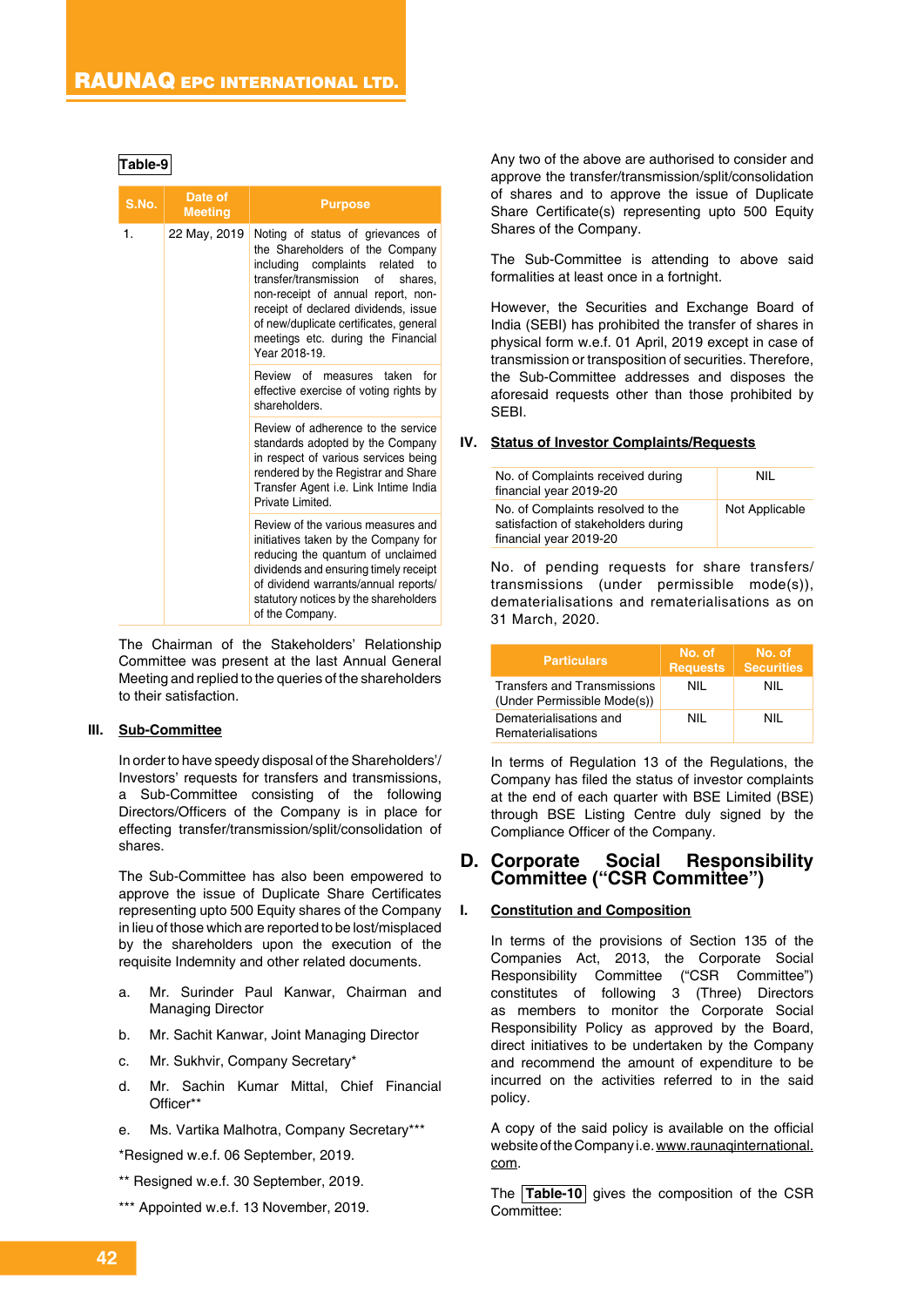#### **Table-10**

| S.<br>No. | Name of<br><b>Member</b>    | <b>Designation</b> | No. of<br><b>Meeting Held/</b><br><b>Attended</b> |
|-----------|-----------------------------|--------------------|---------------------------------------------------|
| 1.        | Mr. Surinder Paul<br>Kanwar | Chairman           | 1/1                                               |
| 2.        | Mr. Sachit<br>Kanwar        | Member             | 1/1                                               |
| З.        | Mr. P.K. Mittal             | Member             | 1/0                                               |

Mr. Surinder Paul Kanwar is Chairman and Managing Director, Mr. Sachit Kanwar is Joint Managing Director and Mr. P.K. Mittal is Non-Executive Independent Director of the Company.

#### **II. Role of Corporate Social Responsibility Committee**

The role of the Corporate Social Responsibility Committee in terms of the Companies Act, 2013 includes the following:

- (a) Formulate and recommend to the Board, a Corporate Social Responsibility Policy (CSR Policy) which shall indicate the activities to be undertaken by the company as specified in Schedule VII of the Companies Act, 2013 (the Act).
- (b) Monitor the Corporate Social Responsibility Policy of the Company from time to time.
- (c) Recommend the amount of expenditure to be incurred on the activities referred to in clause (a) above.
- (d) Institute a transparent monitoring mechanism for implementation of the CSR projects or programs or activities undertaken by the Company.

#### **III. CSR Committee Meetings**

During the Financial Year 2019-20, 1 (One) meeting of CSR Committee was held. **Table-11** gives the details of the date and purpose of the meeting of CSR Committee:-

**Table-11**

| S. | Name of<br>No. Member | <b>Designation</b>                                                                                                                                                                                                                          |
|----|-----------------------|---------------------------------------------------------------------------------------------------------------------------------------------------------------------------------------------------------------------------------------------|
| 1. | 22 May, 2019          | Consideration and recommendation<br>of spending on Corporate Social<br>Responsibility (CSR) activities<br>in terms of Section 135 of the<br>Companies Act, 2013 read with<br>the Companies (Corporate Social<br>Responsibility) Rules, 2014 |

# **E. Finance Committee**

The "Finance Committee" of the Board of Directors of the Company is in existence which has been empowered to take care of the financing and other day to day requirements of the Company. The said Committee is authorised to borrow monies, make loans, issue Shares etc. and matters related or incidental thereto.

The **Table-12** gives the composition of the Finance Committee:

#### **Table-12**

| S.No. | Name of Member           | <b>Designation</b> |
|-------|--------------------------|--------------------|
| 1.    | Mr. P.K. Mittal          | Chairman           |
| 2.    | Mr. Surinder Paul Kanwar | Member             |
| 3.    | Mr. Sachit Kanwar        | Member             |
| 4.    | Dr. Sanjeev Kumar        | Member             |

Mr. P.K. Mittal and Dr. Sanjeev Kumar are the Non-Executive Independent Directors, Mr. Surinder Paul Kanwar is Chairman and Managing Director and Mr. Sachit Kanwar is Joint Managing Director of the Company.

During the Financial Year 2019-20, no meeting of Finance Committee was held.

## **F. Business Strategy Committee**

The Business Strategy Committee of the Board of Directors has been constituted to minutely review the operations of the Company. The said Committee is also authorized to form a long term strategy of the Company, review risk and opportunities, SWOT Analysis, advise the Board to take strategic decisions and matters related or incidental thereto.

The **Table-13** gives the composition of the Business Strategy Committee:

**Table-13**

| S.No. | <b>Name of Member</b>    | <b>Designation</b> |
|-------|--------------------------|--------------------|
| 1.    | Dr. Sanjeev Kumar        | Chairman           |
| 2     | Mr. P.K. Mittal          | Member             |
| 3.    | Mr. Surinder Paul Kanwar | Member             |
| 4.    | Mr. Sachit Kanwar        | Member             |

Dr. Sanjeev Kumar and Mr. P.K. Mittal are the Non-Executive Independent Directors, Mr. Surinder Paul Kanwar is Chairman and Managing Director and Mr. Sachit Kanwar is Joint Managing Director of the Company.

During the Financial Year 2019-20, no meeting of Business Strategy Committee was held.

Each of these Committees of the Board have requisite expertise to handle the issues relevant to their field and spend considerable time and give focused attention to the various issues placed before it and guidance by these Committees lend immense values and enhances the decision making process of the Board. The Board reviews the functioning of these Committees from time to time. The Meetings of each of the Committee are convened by the respective Chairman, who also informs the Board about the summary of discussion held in the Committee Meetings. The Minutes of the Committee Meetings are sent to all the Directors individually and tabled at the respective Board/Committee Meeting.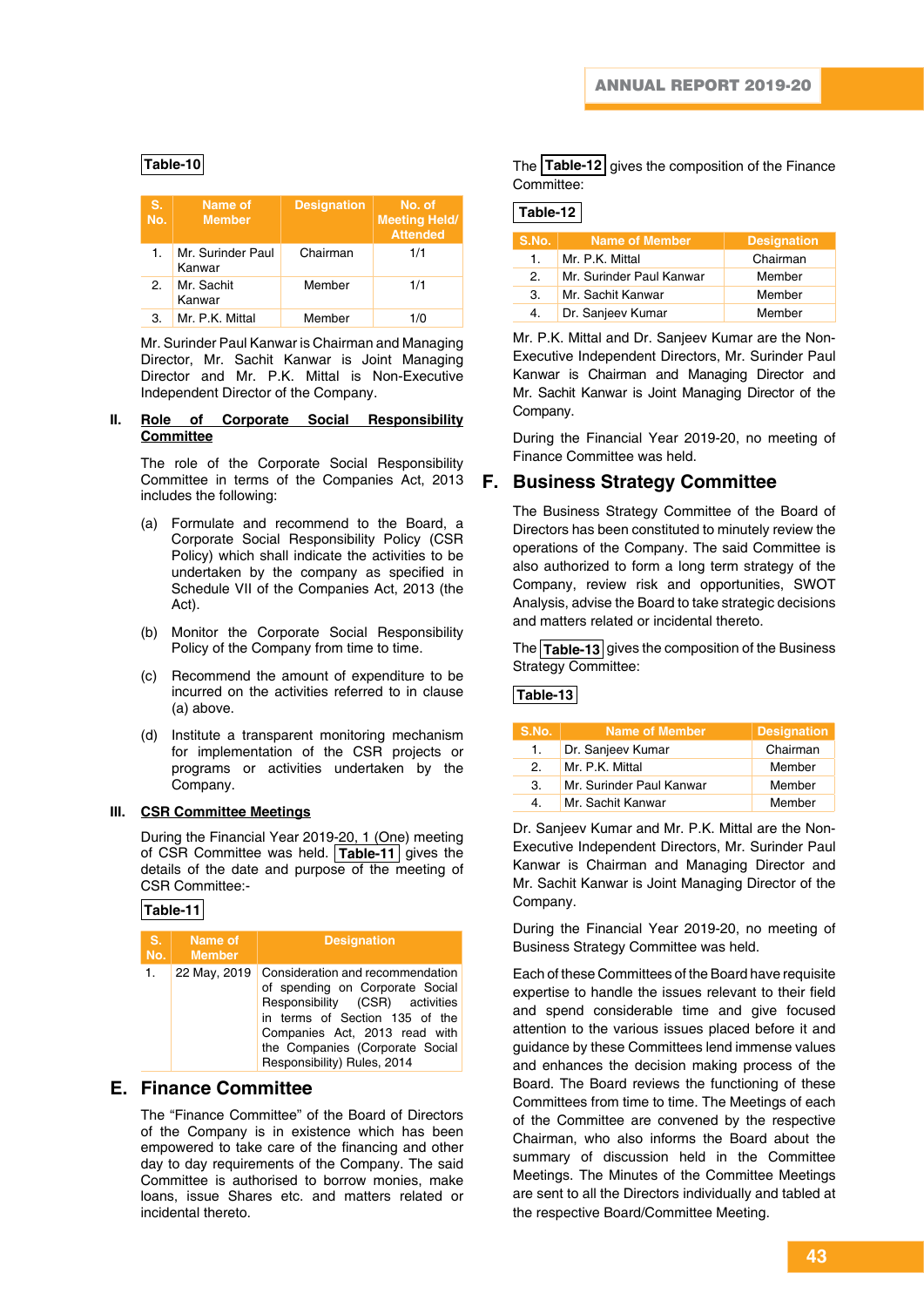# **5. SUBSIDIARY COMPANIES**

Your Company has a 100% wholly owned subsidiary Xlerate Driveline India Limited (XDIL).

In terms of Regulation 16 of the Regulations, XDIL is "Material Unlisted Indian Subsidiary Company" of the Company in the preceding financial year 2018-19.

The Company has complied with the following requirements mandated in Regulation 24 of the Regulations:

- 1. Dr. Sanjeev Kumar and Mr. Rajiv Chandra Rastogi, Non-Executive Independent Directors of the Company are also the Non-Executive Independent Directors on the Board of Xlerate Driveline India Limited (XDIL) as on 31 March, 2020.
- 2. The Audit Committee periodically reviews the financial statements, in particular, the investments made by Xlerate Driveline India Limited (XDIL), if any.
- 3. The minutes of the Board Meetings of Xlerate Driveline India Limited (XDIL) are placed before the Board. The management periodically notifies to the Board of all significant transactions and arrangements entered into by Xlerate Driveline India Limited (XDIL).
- 4. The Company has formulated a policy on material subsidiary(ies) in accordance with the Regulation 16(1)(c) of the Regulations. The said policy has been posted on the official website of the Company i.e. www.raunaqinternational.com under the link: http://www.raunaqinternational. com/pdf/policy\_on\_material\_subsidiaryies.pdf

"Significant Transaction or Arrangement" shall mean any individual transaction or arrangement that exceeds or is likely to exceed 10% of the total revenues or total expenses or total assets or total liabilities, as the case may be, of the unlisted subsidiary for the immediately preceding accounting year.

# **6. COMPLIANCE OFFICER**

Pursuant to resignation of Ms. Sukriti Manna w.e.f. 11 March, 2019, Mr. Sukhvir had been appointed as the Company Secretary and Compliance Officer of the Company w.e.f. 22 May, 2019 and resigned w.e.f. 06 September, 2019.

Subsequently, Ms. Vartika Malhotra has been appointed as the Company Secretary and Compliance Officer of the Company w.e.f. 13 November, 2019.

# **7. DIRECTORS**

#### **Appointment/Re-appointment of Non-Executive Directors**

During the financial year 2019-20, the members of the Company, at their Annual General Meeting held on 05 August, 2019 approved:

- Continuation of Ms. Seethalakshmi Venkataraman as a Non-Executive Independent Director of the Company w.e.f. 01 April, 2019 till the end of her current tenure upto the conclusion of the 55th Annual General Meeting (AGM) of the Company in the Calendar Year 2020 in terms of the provisions of Section 149 of the Companies Act, 2013, the age of Ms. Seethalakshmi Venkataraman being more than seventy five years as on 01 April, 2019.
- Appointment of Mr. Rajiv Chandra Rastogi as a Non-Executive Independent Director of the Company for a period of 5 (Five) years upto the conclusion of the 59<sup>th</sup> Annual General Meeting (AGM) of the Company in the calendar year 2024 in terms of the provisions of Section 149 of the Companies Act, 2013.

The Board of Directors of the Company in its Meeting held on 13 November, 2019 approved:

• Appointment of Mr. Sameer Kanwar as an Additional Director in the capacity of Non-Executive Director till the conclusion of ensuing Annual General Meeting (AGM) of the Company.

Further, the Board of Directors of the Company vide its resolution passed through circulation on 04 December, 2019 approved:

• Appointment of Mr. Naresh Kumar Verma as an Additional Director in the capacity of Non Executive Director till the conclusion of ensuing Annual General Meeting (AGM) of the Company.

In terms of the provisions of Section 149 of the Companies Act, 2013, Dr. Sanjeev Kumar and Ms. Seethalakshmi Venkataraman had been appointed as Non Executive Independent Director at the Annual General Meeting (AGM) of the Company held on 30 July, 2015 for a period of 5 (Five) Years upto the conclusion of the 55<sup>th</sup> AGM of the Company in the Calendar year 2020.

Therefore, in terms of the provisions of Section 149 of the Companies Act, 2013, it has been proposed to appoint Dr. Sanjeev Kumar and Ms. Seethalakshmi Venkataraman as Non-Executive Independent Director at the ensuing Annual General Meeting (AGM) of the Company for a period of 5 (Five) Years upto the conclusion of the 60<sup>th</sup> AGM of the Company in the Calendar year 2025 by way of special resolution pursuant to the applicable provisions of the Companies Act, 2013 and the Regulations, in read with Regulation 17 of the Regulations as amended, as the age of Ms. Seethalakshmi Venkataraman being more than seventy five years at the commencement of her proposed tenure.

Further, in terms of Section 152 of the Companies Act, 2013, it has been proposed to appoint Mr. Sameer Kanwar and Mr. Naresh Kumar Verma as Non-Executive Director at the ensuing Annual General Meeting (AGM) of the Company, liable to retire by rotation.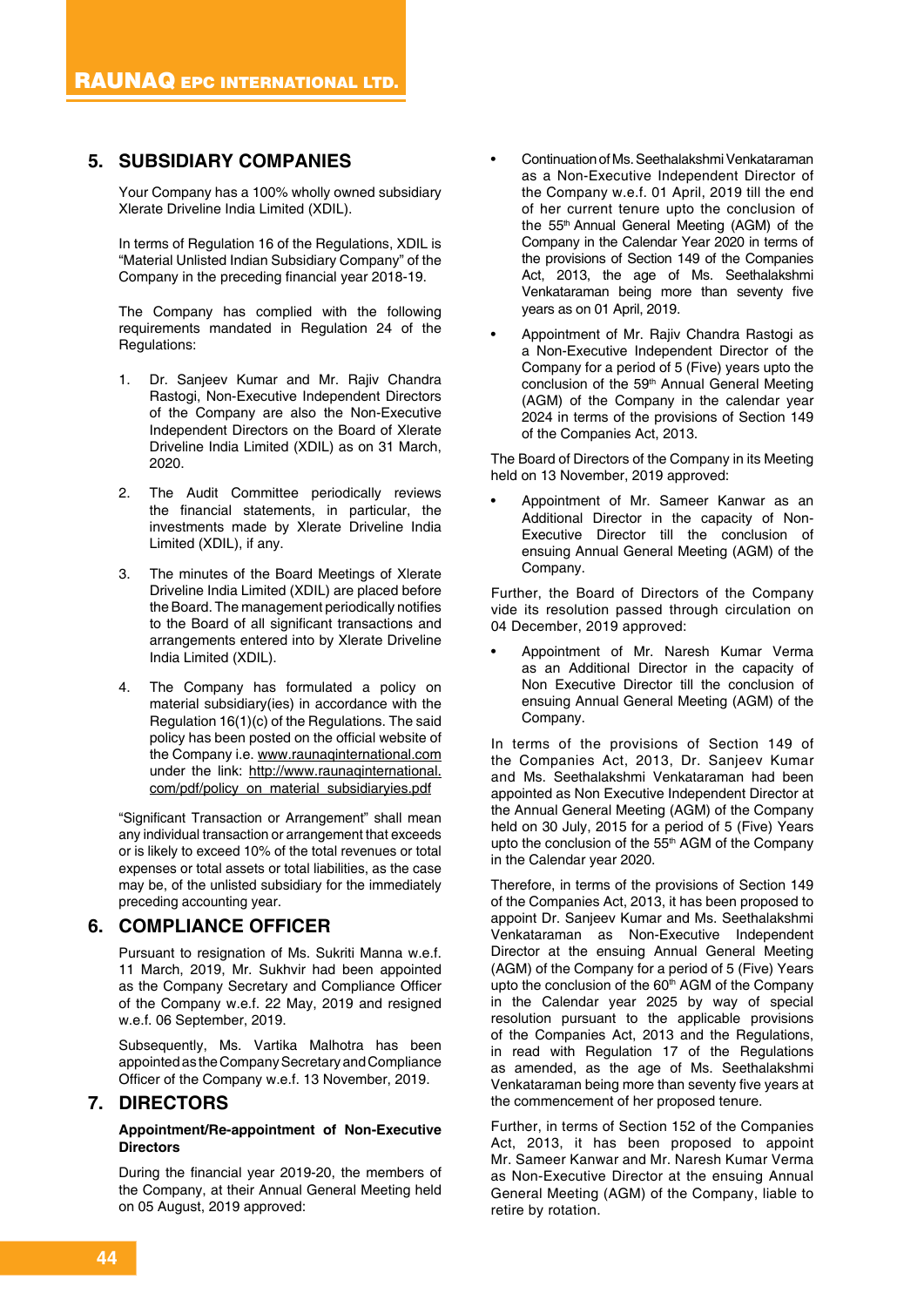As required under Regulation 36 of the Regulations, the information or details pertaining to the Director seeking appointment/re-appointment in the ensuing Annual General Meeting have been furnished in the Explanatory Statement to the Notice of the ensuing Annual General Meeting.

# **8. GENERAL BODY MEETINGS**

The last three Annual General Meetings of the Company were held as detailed below:

#### **Annual General Meetings**

#### **Table-14**

| Financial<br>Year | Venue                                                                                                                                                                                            | Date & Time              | <b>Special Resolution</b><br><b>Passed</b>                                                                                                                                                                                                                                        |
|-------------------|--------------------------------------------------------------------------------------------------------------------------------------------------------------------------------------------------|--------------------------|-----------------------------------------------------------------------------------------------------------------------------------------------------------------------------------------------------------------------------------------------------------------------------------|
|                   |                                                                                                                                                                                                  |                          | Yes                                                                                                                                                                                                                                                                               |
| 2018-19           | Faridabad<br>Industries<br>Association,<br>FIA House,<br><b>Bata Chowk</b><br>Faridabad<br>$-121001$<br>(Haryana)                                                                                | 05.08.2019               | Continuation of<br>$\bullet$<br>Ms. Seethalakshmi<br>Venkataraman as<br>a Non-Executive<br>Independent<br>Director on the<br>Board of the<br>Company till the<br>end of her current<br>tenure upto 55 <sup>th</sup><br>Annual General<br>Meeting in the<br>Calendar Year<br>2020. |
|                   |                                                                                                                                                                                                  | 11:30 A.M.               | Payment of<br>remuneration to<br>Mr. Sachit Kanwar.<br>Joint Managing<br>Director of the<br>Company for a<br>further period of 2<br>(Two) years w.e.f.<br>01 June, 2019 for<br>his present tenure.                                                                                |
|                   |                                                                                                                                                                                                  |                          | Sale of equity<br>$\bullet$<br>shares held by<br>the Company in<br><b>Xlerate Driveline</b><br>India Limited.                                                                                                                                                                     |
| 2017-18           | Faridabad<br>Industries<br>Association,<br>FIA House.<br><b>Bata Chowk</b><br>Faridabad<br>$-121001$<br>(Haryana)                                                                                | 02.08.2018<br>11:30 A.M. | No                                                                                                                                                                                                                                                                                |
| 2016-17           | <b>ARK Hall</b><br><b>Hotel Saffron</b><br>Kiran, 12/6,<br>NH-2, Further<br>to Sarai Metro<br>Station, Near<br>to Badarpur<br>Toll Plaza,<br>Sarai Khwaja,<br>Faridabad-<br>121003.<br>(Haryana) | 08.08.2017<br>03:00 P.M. | No                                                                                                                                                                                                                                                                                |

#### **Extra- ordinary General Meetings**

No Extraordinary General Meeting of the Company was held during the Financial Year ended 31 March, 2020.

#### **Postal Ballot**

There are no special resolutions passed during 2019-20 through postal ballot and no special resolution is proposed to be conducted through postal ballot.

# **9. MEANS OF COMMUNICATION**

The Quarterly, Half Yearly and Annual Financial Results during the year were duly furnished to the stock exchange i.e. BSE Limited and the same were published by the Company as under:

## **Table-15**

| <b>Financial Results</b>                          | Name(s) Of<br><b>Newspapers</b>                 | $Date(s)$ of<br><b>Publication</b> |
|---------------------------------------------------|-------------------------------------------------|------------------------------------|
| Quarter/Year ended<br>31 March, 2019              | Financial Express*<br>Jansatta (Hindi)**        | 23 May, 2019                       |
| Quarter ended 30 June.<br>2019                    | Financial Express*<br>Jansatta (Hindi)**        | 06 August,<br>2019                 |
| Quarter/Half Year<br>ended 30 September,<br>2019  | <b>Financial Express*</b><br>Jansatta (Hindi)** | 14 November,<br>2019               |
| Quarter/Nine Months<br>ended 31 December,<br>2019 | Financial Express*<br>Jansatta (Hindi)**        | 31 January,<br>2020                |

\* Financial Express- Mumbai & Delhi Edition

\*\* Jansatta (Hindi)-Delhi Edition

#### **COMPANY WEBSITE**

Pursuant to Regulation 46 of the Regulations, the Company's website i.e. www.raunaqinternational. com contains a dedicated functional segment, named 'INVESTORS' where all the information meant for the shareholders is available, including information on Directors, shareholding pattern, quarterly reports, financial results, annual reports, press releases, details of unpaid/unclaimed dividends and various policies of the Company.

#### **BSE CORPORATE COMPLIANCE AND LISTING CENTRE ('LISTING CENTRE')**

The Listing Centre of BSE Limited is a webbased application designed for corporate filings. All periodical compliance filings like shareholding pattern, corporate governance report, media releases, among others are filed electronically on the Listing Centre.

Further, any interviews given by Company Executives/Management during the year are also displayed on the Company's official website i.e. www.raunaqinternational.com.

#### **ANNUAL REPORT**

The Annual Report containing, inter-alia, the Audited Financial Statements (Standalone and Consolidated), Board's Report, Auditors' Report, the Management Discussion and Analysis (MDA) Report and other important information is circulated to the shareholders and other stakeholders and is also available on the official website of the Company i.e. www.raunaqinternational.com.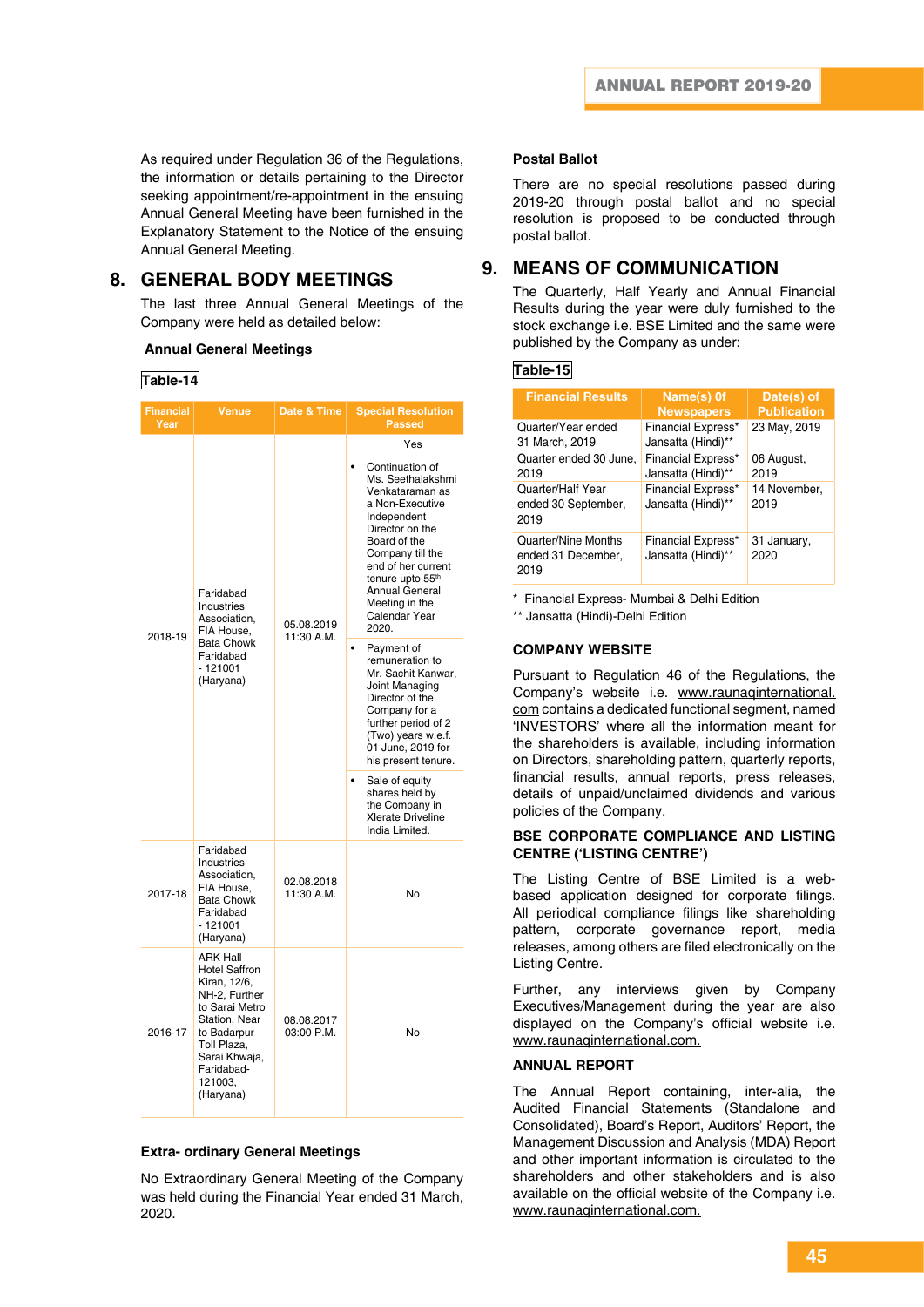#### **REMINDER TO INVESTORS**

Periodical reminders for unclaimed shares and unpaid dividends are sent to shareholders as per records of the Company. These details are also uploaded on official website of the Company at www. raunaqinternational.com.

#### **Green Initiative**

In support of the "Green Initiative" undertaken by the Ministry of Corporate Affairs (MCA), the Company had sent soft copies of Annual Report for the year 2018-19 to all those shareholders whose e-mail addresses were made available to the depositories or the Registrar and Transfer Agents (RTA). Physical copies were sent to only those shareholders whose e-mail addresses were not available and for the bounced e-mail cases.

Besides the above, no other presentations were made to any institutional investor or to the analysts.

## **10. GENERAL SHAREHOLDERS' INFORMATION**

## **A. Company Registration Details:**

The Company is registered under the Registrar of Companies, NCT of Delhi and Haryana.

The Corporate Identification Number (CIN) allotted to the Company by the Ministry of Corporate Affairs (MCA) is L51909HR1965PLC034315.

## **B. Annual General Meeting Details:**

The forthcoming AGM of the Company shall be held at 12:00 P.M. on Monday, the 31 August, 2020 at Faridabad.

## **C. Financial Year:**

Financial year of the Company commences on 01 April and ends on 31 March. The four Quarters of the Company end on 30 June; 30 September; 31 December and 31 March respectively.

# **D. Listing on Stock Exchange and Stock Code:**

The Shares of the Company are listed on the following Stock Exchange:

BSE Limited [BSE] [Stock Code 537840] Phiroze Jeejeebhoy Towers Dalal Street Mumbai- 400001

The Annual Listing Fees for the year 2020-21 shall be paid to the BSE Limited.

# **E. Market Price Data:**

High and Low prices during each month of Financial Year 2019-20 on BSE Limited are as under:

The Closing Price represents the price on the last trading day of each month of Financial Year 2019-20.

# **Table-16**

| <b>Month</b> | High $(\bar{z})$ | Low $(\bar{z})$ | Closing $(\bar{z})$ |
|--------------|------------------|-----------------|---------------------|
| April        | 84.00            | 66.10           | 81.95               |
| May          | 86.80            | 66.00           | 72.80               |
| June         | 78.00            | 49.90           | 49.90               |
| July         | 49.90            | 29.60           | 29.60               |
| August       | 29.60            | 18.00           | 18.00               |
| September    | 34.15            | 17.15           | 31.95               |
| October      | 33.20            | 28.90           | 29.25               |
| November     | 37.00            | 28.75           | 36.95               |
| December     | 42.00            | 35.10           | 40.00               |
| January      | 42.00            | 37.95           | 41.50               |
| February     | 41.45            | 38.00           | 38.00               |
| March        | 39.00            | 34.30           | 35.95               |

The graphical presentation of movement of closing prices of the Company on BSE during the year is as under:

#### **RAUNAQ EPC INTERNATIONAL LIMITED PRICES VERSUS SENSITIVITY AT BSE**



## **F. Registrar and Transfer Agent:**

Link Intime India Private Limited is the Registrar and Transfer agent for handling both the share registry work relating to shares held in physical and electronic form at single point. The Share Transfers were duly registered and returned in the normal course within stipulated period, if the documents were clear in all respects.

The Shareholders are therefore advised to send all their correspondences directly to the Registrar and Transfer Agent of the Company at the below mentioned address:

Link Intime India Private Limited Noble Heights, 1<sup>st</sup> Floor, NH-2, C1 Block LSC, Near Savitri Market, Janakpuri, New Delhi-110058 Ph: 011-41410592-94 Fax: 011-41410591 E-mail: delhi@linkintime.co.in

However, for the convenience of Shareholders, correspondences relating to Shares received by the Company are forwarded to the Registrar and Transfer Agent for action thereon.

In terms of Regulation 7 of the Regulations, the Company has filed a compliance certificate with BSE Limited (BSE) through BSE Listing Centre duly signed by Compliance Officer of the Company and the authorized representative of Registrar and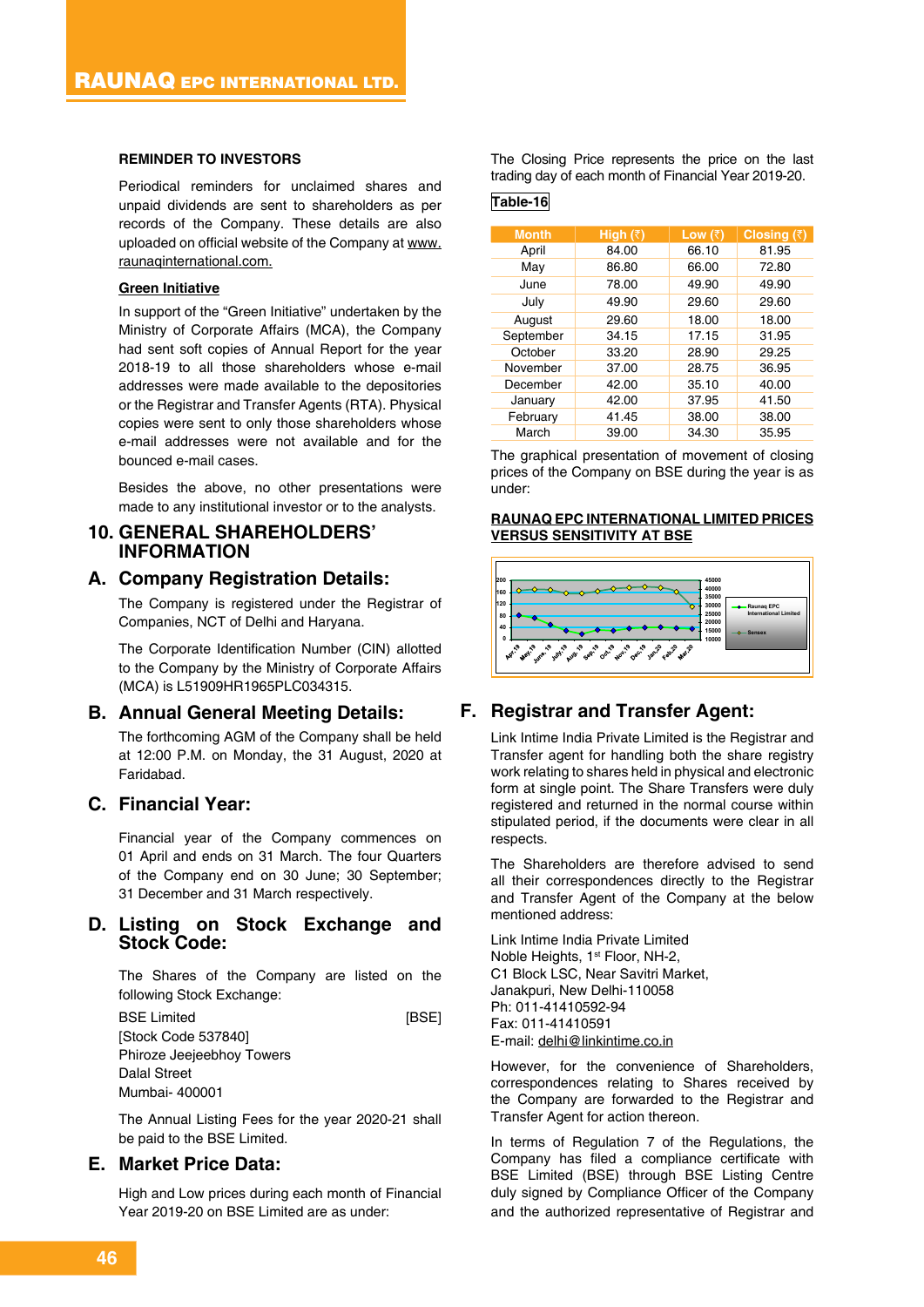Transfer Agent of the Company of the Company certifying that all activities in relation to both physical and electronic share transfer facility are maintained by the Registrar & Transfer Agent of the Company.

# **G. Share Transfer System:**

The Securities and Exchange Board of India (SEBI) has prohibited the transfer of shares in physical form w.e.f. 01 April, 2019 except in case of transmission or transposition of securities.

The requests for the transfers of Shares under the aforesaid permissible mode(s) are accepted for registration at the Registered Office of the Company in addition to the office of Registrar and Transfer Agent (RTA), Link Intime India Private Limited. Link Intime India Private Limited is fully equipped to undertake the activities of Share Transfers and redressal of Shareholders grievances.

In order to have speedy disposal of the Shareholders'/ Investors' requests for transfers and transmissions, a Sub-Committee consisting of the following Directors/ Officers of the Company is in place for effecting transfer/transmission/split/consolidation of shares.

- a. Mr. Surinder Paul Kanwar, Chairman and Managing Director
- b. Mr. Sachit Kanwar, Joint Managing Director
- c. Mr. Sukhvir, Company Secretary\*
- d. Mr. Sachin Kumar Mittal, Chief Financial Officer\*\*
- e. Ms. Vartika Malhotra, Company Secretary\*\*\*

\*Resigned w.e.f. 06 September, 2019.

- \*\* Resigned w.e.f. 30 September, 2019.
- \*\*\* Appointed w.e.f. 13 November, 2019.

Any two of the above are authorised to consider and approve the transfer/transmission/split/consolidation of shares. The Sub-Committee is attending to above said formalities at least once in a fortnight.

After approval of the Sub-Committee, the Share Transfers are affected by the Registrar and Transfer Agent of the Company.

The Sub-Committee addresses and disposes the aforesaid requests other than those prohibited by SEBI.

As per the requirements of Regulation 40(9) of the Regulations, the Company has obtained the Half Yearly Compliance Certificate from a Company Secretary in Practice for due compliance of Share Transfer formalities and same has been filed with BSE Limited(BSE) through BSE Listing Centre.

**H. Shareholding pattern of the Company as per category of shareholders as on 31 March, 2020**



\* Non Promoters Holdings are Negligible

#### **Table-17**

|    |    |         | Category                                                                                                                       | No. of<br><b>Shares</b><br><b>Held</b> | %age of<br><b>Share</b><br>holding |
|----|----|---------|--------------------------------------------------------------------------------------------------------------------------------|----------------------------------------|------------------------------------|
| А. |    |         | Promoters' holding                                                                                                             |                                        |                                    |
|    | 1. |         | Promoters                                                                                                                      |                                        |                                    |
|    |    |         | Indian Promoters                                                                                                               | 1747955                                | 52.28                              |
|    |    |         | <b>Foreign Promoters</b>                                                                                                       |                                        |                                    |
|    | 2. | Concert | Persons acting in                                                                                                              |                                        |                                    |
| В. |    |         | <b>Non-Promoters' Holding</b>                                                                                                  |                                        |                                    |
|    | 3. |         | Institutional Investors                                                                                                        |                                        |                                    |
|    |    | a.      | Mutual Funds<br>and<br>Unit<br>Trust of India                                                                                  |                                        |                                    |
|    |    | b.      | Financial<br>Banks.<br>Institutions.<br>Insurance<br>Companies (Central/State<br>Govt. Institutions/Non-Govt.<br>Institutions) | 130                                    | 0.00                               |
|    |    | C.      | Foreign Institutional Investor                                                                                                 |                                        |                                    |
|    | 4. | Others  |                                                                                                                                |                                        |                                    |
|    |    | a.      | <b>Private Corporate Bodies</b>                                                                                                | 296683                                 | 8.87                               |
|    |    | b.      | Indian Public                                                                                                                  | 1232380                                | 36.86                              |
|    |    | C.      | Indians/<br>Non<br>Resident<br>Overseas                                                                                        | 16391                                  | 0.50                               |
|    |    | d.      | NBFCs registered with RBI                                                                                                      | 2227                                   | 0.07                               |
|    |    | e.      | Any Other                                                                                                                      | 47477                                  | 1.42                               |
|    |    |         | <b>Total</b>                                                                                                                   | 3343243                                | 100.00                             |

# **I. Distribution of Shareholding as on 31 March, 2020:**

# **Table-19**

| No. of<br><b>Equity</b><br>shares held | Number of<br><b>Shareholders</b> | <b>Number of</b><br><b>Shares</b> | $%$ age<br>to total<br>shares |
|----------------------------------------|----------------------------------|-----------------------------------|-------------------------------|
| Up to $500$                            | 2681                             | 152853                            | 4.57                          |
| 501 to 1000                            | 162                              | 121715                            | 3.64                          |
| 1001 to 2000                           | 72                               | 107370                            | 3.21                          |
| 2001 to 3000                           | 19                               | 51228                             | 1.53                          |
| 3001 to 4000                           | 5                                | 17459                             | 0.52                          |
| 4001 to 5000                           | 15                               | 67144                             | 2.01                          |
| 5001 to<br>10000                       | 13                               | 87479                             | 2.62                          |
| 10001 and<br>above                     | 28                               | 2737995                           | 81.90                         |
| <b>Total</b>                           | 2995                             | 3343243                           | 100.00                        |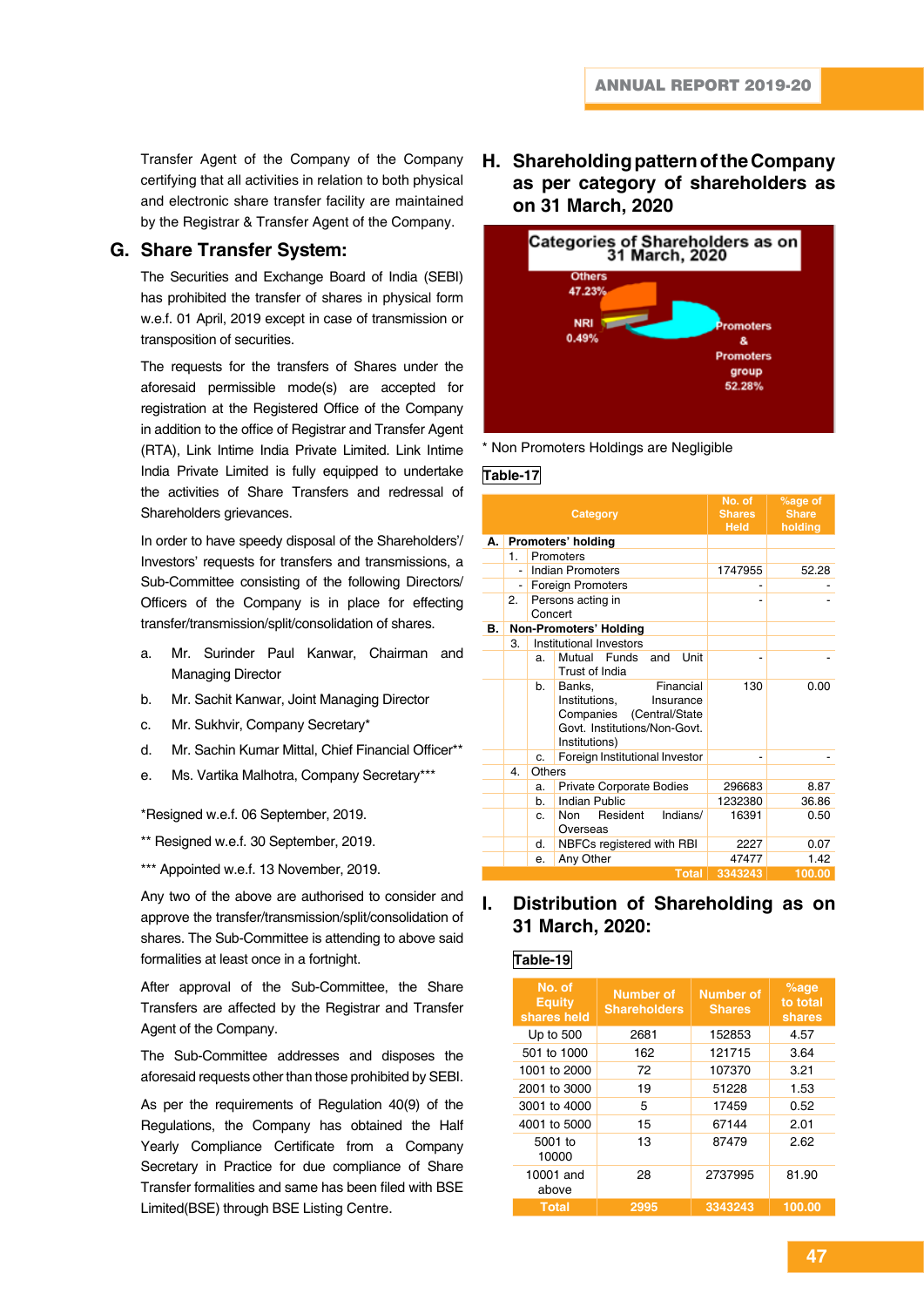# **J. Share Dematerialisation System:**

The requests for dematerialisation of shares are processed by Registrar and Transfer Agent (RTA) expeditiously and the confirmation in respect of dematerialisation is entered by RTA in the depository system of the respective depositories by way of electronic entries for dematerialisation of shares generally on weekly basis. In case of rejections, the documents are returned under objection to the Depository Participant with a copy to the shareholder and electronic entry for rejection is made by RTA in the Depository System.

In terms of Regulation 74(5) of the SEBI (Depositories and Participants) Regulations 2018, the Company has filed a compliance certificate with BSE Limited (BSE) through BSE Listing Centre and the Depositories concerned duly signed by the authorized representative of Registrar and Transfer Agent of the Company confirming that the securities received from the depository participants for dematerialization were confirmed (accepted/rejected) to the depositories by them and that securities comprised in the said certificates have been listed on the stock exchanges where the earlier issued securities are listed and further confirming that the securities certificates received for dematerialization have been mutilated and cancelled after due verification by the depository participant and the name of the depositories have been substituted in register of members as the registered owner within 15 days.

# **K. Dematerialization of Shares and Liquidity:**

The Company's Equity Shares are compulsory traded on BSE Limited in the dematerialized mode and are available for trading under both the Depository Systems in India i.e. National Securities Depository Limited and Central Depository Services (India) Limited.



As on 31 March, 2020 a total of 31,02,108 equity shares of the Company of  $\bar{z}$  10/- each, which form 92.79 % of the paid up Equity Share Capital, stand dematerialized.

# **Table-19**

| <b>PARTICULARS</b> |               |                  |       |                         |      |
|--------------------|---------------|------------------|-------|-------------------------|------|
| <b>DEMAT</b>       |               |                  |       |                         |      |
| <b>NSDL</b>        |               | <b>CDSL</b>      |       | <b>PHYSICAL</b>         |      |
| No. of<br>shares   | $\frac{9}{6}$ | No. of<br>shares | $\%$  | No. of<br><b>shares</b> | $\%$ |
| 2704722            | 80.90         | 397386           | 11.89 | 241135                  | 7.21 |

Outstanding ADRs/GDRs/Warrants or any convertible instruments, conversion date and likely impact on equity: Not Applicable

## **L. Transfer of Unclaimed Shares to Investor Education and Protection Fund:**

In terms of the provisions of Section 124(6) of the Companies Act, 2013 read with the Investor Education and Protection Fund (IEPF) Authority (Accounting, Audit, Transfer and Refund) Rules, 2016 ("the Rules") and further amendments thereto, the Company is required to transfer the equity shares in respect of which dividends have remained unclaimed for a period of seven consecutive years to the IEPF Account established by the Central Government and a statement containing such details are required to be filed with the Ministry of Corporate Affairs (MCA).

In terms of above, pursuant to the transfer of the unclaimed dividend for the year 2011-12 to the IEPF on 23 August, 2019 i.e. upon completion of seven years from transfer of dividend into unclaimed dividend account, 3,366 (Three Thousand Three Hundred Sixty Six) Equity shares relating to such dividend on which the dividend has not been claimed for the consecutive seven years since 2011-12 have been transferred into demat account of IEPF Authority.

Pursuant to the transfer of aforesaid Equity Shares, 47,307 (Forty Seven Thousand Three Hundred Seven) Equity Shares of the Company in aggregate are being held in demat account of IEPF Authority. No such Shareholder whose Equity Shares are held in the demat account of IEPF Authority has approached the Company or IEPF Authority to claim their respective Shares during the Financial Year 2019-20.

Further, upon transfer of the unclaimed dividend for the year 2012-13 to the Investor Education and Protection Fund (IEPF) on 28 August, 2020 i.e. upon completion of seven years from the transfer of dividend into unclaimed dividend account, the equity shares relating to such dividend on which the dividend has not been claimed for the consecutive seven years since 2012-13 (net of the shares already transferred) shall also be transferred into IEPF.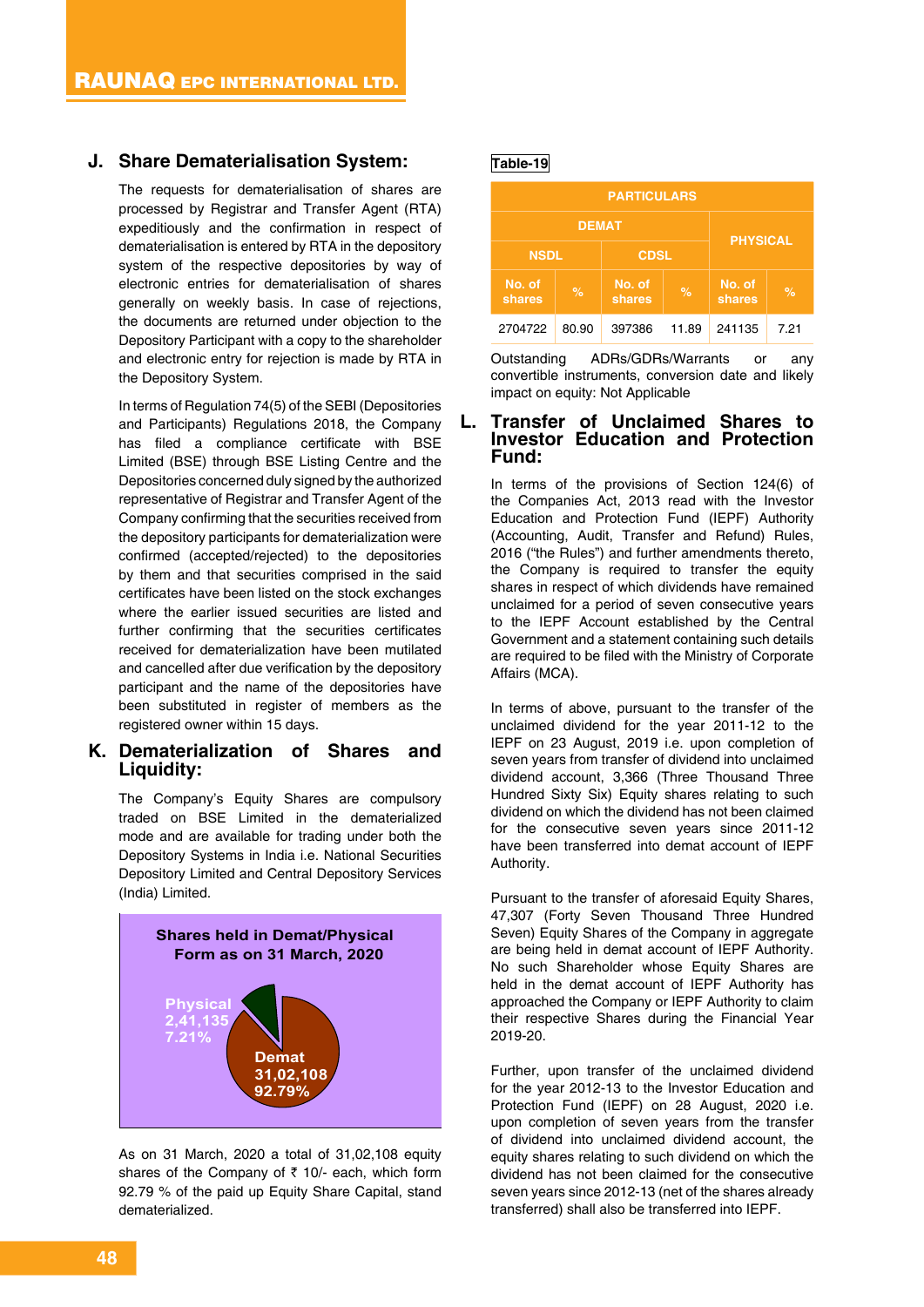In terms of the Rule 6(3) of the Investor Education and Protection Fund Authority (Accounting, Audit, Transfer and Refund) Rules, 2016, the necessary communications have been made to the respective shareholders whose shares are required to be transferred to the IEPF during the Financial Year 2020-21 so as to enable them to claim their shares and the dividend attached to such shares before such dividend and shares are transferred to IEPF and further, the necessary information in this regard is available on the official website of the Company i.e. www.raunaqinternational.com for the convenience of the shareholders.

## **Investor Education and Protection Fund claim Guidelines**

With reference to Rule 7 of the Investor Education and Protection Fund (IEPF) Authority (Accounting, Audit, Transfer and Refund) Rules, 2016 as amended, the Investors/Depositors whose unpaid dividends and shares have been transferred to IEPF under the Companies Act, 2013, can claim the amounts and shares from the IEPF authority as per the procedures/guidelines stated below:

- a. Download the Form IEPF-5 from the website of the IEPF Authority (http://www.iepf.gov.in) for filing the claim for the refund of dividend/shares. Read the instructions provided on the website/ instruction kit alongwith the e-form carefully before filling the form.
- b. After filling the form, save it on your computer and submit the duly filled form by following the instructions given in the upload link on the IEPF website. On successful uploading, an acknowledgement challan will be generated indicating the SRN. Please note down the SRN details for future tracking of the form.
- c. Take a print out of the duly filled Form IEPF-5 and the acknowledgement challan issued after uploading the form.
- d. Submit an indemnity bond in original, copy of the acknowledgement and self attested copy of e-form IEPF-5 along with other necessary documents as mentioned in the Form IEPF-5 to the Nodal Officer (IEPF) of the Company at its Registered Office in an envelope marked "Claim for refund from IEPF Authority"/ "Claim for shares from IEPF" as the case may be. Kindly note that submission of documents to the Company is necessary to initiate the refund process.
- e. Claim form completed in all respects will be verified and submitted online by the Company along with the Verification Report and other necessary documents to the IEPF Authority. Subsequently, on the basis of Company's Verification Report and other documents submitted by the Company with the IEPF

Authority, refund will be released by the IEPF Authority in favour of claimants' Aadhar linked bank account through electronic transfer and/ or the shares shall be credited to the demat account of the claimant, as the case may be.

In terms of the Rule 2 of the Investor Education and Protection Fund Authority (Accounting, Audit, Transfer and Refund) Rules, 2016, the details of Nodal Officer appointed by the Company for the purposes of verification of claims and coordination with Investor Education and Protection Fund Authority (IEPF Authority) as communicated to the IEPF Authority are as follows:

Ms. Vartika Malhotra Company Secretary and Compliance Officer Raunaq EPC International Limited 20 K.M. Mathura Road P.O. Amar Nagar, Faridabad – 121003 Phone: 0129-4288888 Fax No. 0129-4288822-23 Email: secretarial@raunaqintl.com.

Further, the necessary details of Nodal Officer are available on the official website of the Company i.e. www.raunaqinternational.com.

As per Part F of Schedule V of the Regulations, there are no unclaimed shares in the Company.

# **M. Corporate Benefits**

**Dividend History:**

**Dividend on Equity Shares**

**Table-20**

| <b>Financial Year</b> | Rate (%)   | <b>Amount</b><br>$(3 \nvert \cdot \nvert$ Lacs) |
|-----------------------|------------|-------------------------------------------------|
| 2019-20               | <b>NIL</b> | <b>NIL</b>                                      |
| 2018-19               | <b>NIL</b> | <b>NIL</b>                                      |
| 2017-18               | NIL        | <b>NIL</b>                                      |
| 2016-17               | NII        | <b>NIL</b>                                      |
| 2015-16               | 12         | 40.12                                           |

# **N. Office locations:**

The Company's Registered Office is located at 20 K.M. Mathura Road, P.O. Amar Nagar, Faridabad– 121003, Haryana.

# **O. Addresses for Correspondence:**

For Share transfer/demat/remat of shares or any other query relating to shares:

Link Intime India Private Limited, Noble Heights, 1st Floor, Plot No. NH-2, C1 Block LSC, Near Savitri Market, Janakpuri, New Delhi-110058, Phone No. 011-41410592-94, Fax: 011-41410591. Email: delhi@linkintime.co.in.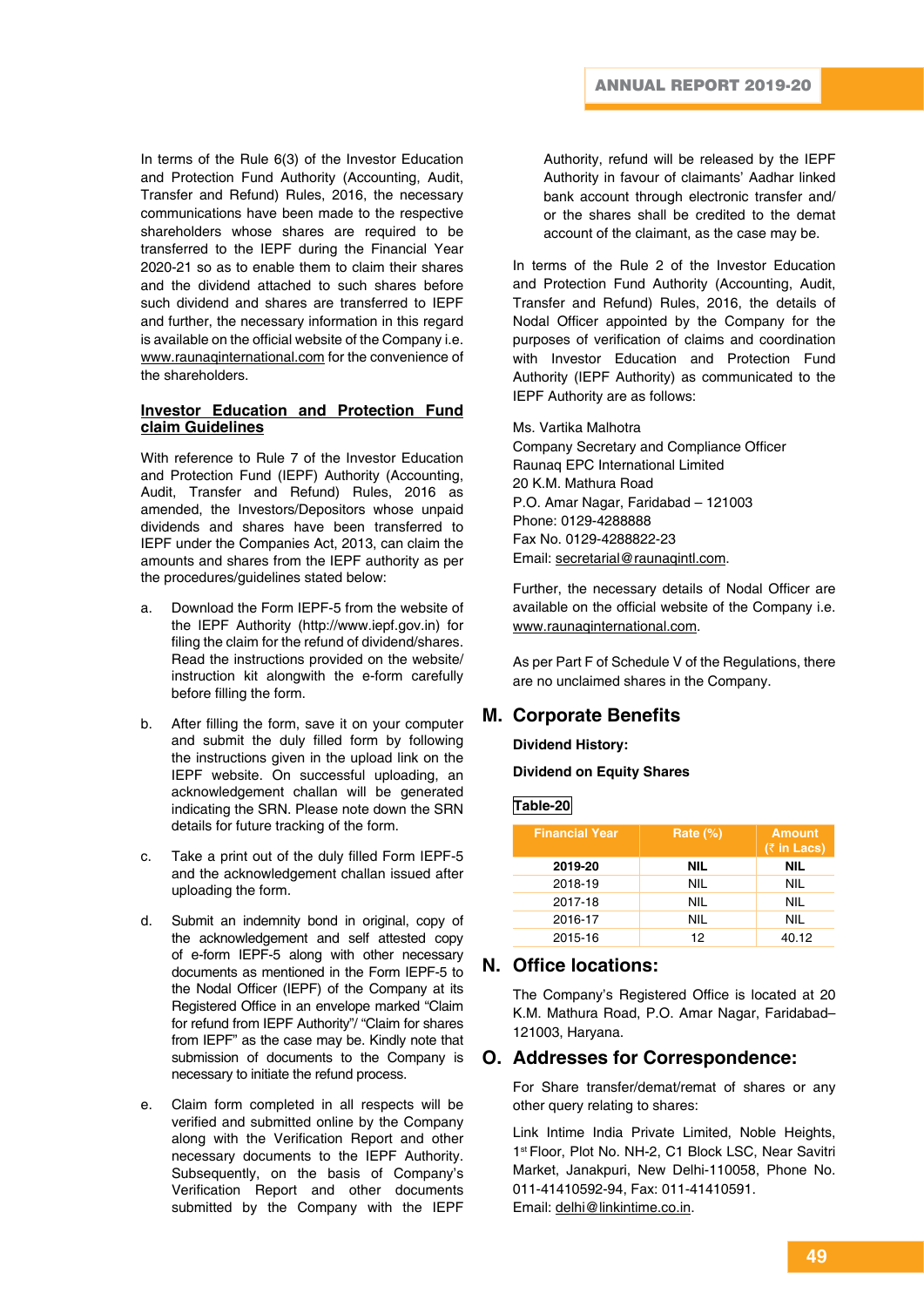#### **For Investor Assistance:**

Ms. Vartika Malhotra, Company Secretary and Compliance Officer, Raunaq EPC International Limited, 20 K.M. Mathura Road, P.O. Amar Nagar, Faridabad– 121003, Phone: 0129-4288888, Fax No. 0129- 4288822-23.

Email: secretarial@raunaqintl.com.

## **P. Credit Ratings:**

The details of the Credit Ratings assigned to the Company for its Bank Loan Facilities by various rating agency(ies) as on 31 March, 2020 and changes thereof during the Financial Year 2019-20 are as per following details:

#### **Table-21**



\* Downgraded to B+ Stable on 04 May, 2020.

# **11. OTHER DISCLOSURES**

# **A. Related Party Transactions:**

During the year 2019-20, there were no material individual transactions with related parties which are not in the normal course of business or are not on arm's length basis in terms of Regulation 23 of the Regulations. The statements in summary form of transactions with Related Parties in the ordinary course of business are placed periodically before the Audit Committee for its consideration and approval. All disclosures related to financial and commercial transactions where Directors are interested are provided to the Board and the interested Directors neither participated in the discussion nor did they vote on such matters. The details of the Related Party Transactions during the year are given in the Notes forming part of financial statements.

Further, the Company has formulated a policy on materiality of Related Party Transactions in accordance with the Regulation 23 of the Regulations and the same is available on the official website of the Company i.e. www.raunaqinternational.com under the link http://www.raunaqinternational.com/ pdf/related\_party\_transactions\_policy.pdf

In terms of Regulation 23(9) of the Regulations, the Company has filed the disclosures of related party transactions on a consolidated basis with BSE Limited (BSE) through BSE Listing Centre on a half yearly basis.

# **B. Disclosure of Accounting Treatment in preparation of Financial Statements:**

Raunaq EPC International Limited has followed the guidelines of Accounting Standards as mandated by the Central Government in preparation of its financial statements.

## **C. Risk Management Framework:**

In pursuance to the Companies Act, 2013 and Regulation 17(9) of the Regulations, the Company has in place mechanisms to inform Board Members about the risk assessment and minimization procedures and periodical review to ensure that executive management controls risk by means of a properly defined framework.

A detailed note on Risk Management is given in the Management Discussion and Analysis section forming part of the Board's Report

#### **D. Management:**

Management Discussion and Analysis forms part of the Annual Report to the Shareholders for the Financial Year 2019-20.

#### **E. Compliance by the Company:**

There were no instances of any non–compliance by the Company nor any penalties, strictures imposed on the Company by Stock Exchange or SEBI or any other Statutory Authority on any matter related to the Capital Markets, during the last three years.

## **F. Whistle Blower Policy/Vigil Mechanism:**

The Whistle Blower policy/Vigil Mechanism of the Company has been formulated as per Regulation 22 of the Regulations and Section 177 of the Companies Act, 2013. The policy provides a channel to the employees, Directors and any other person who avail such mechanism to report to the management concerns about unethical behavior, actual or suspected fraud or violation of the Codes of conduct or policy. The mechanism of policy provides for adequate safeguards against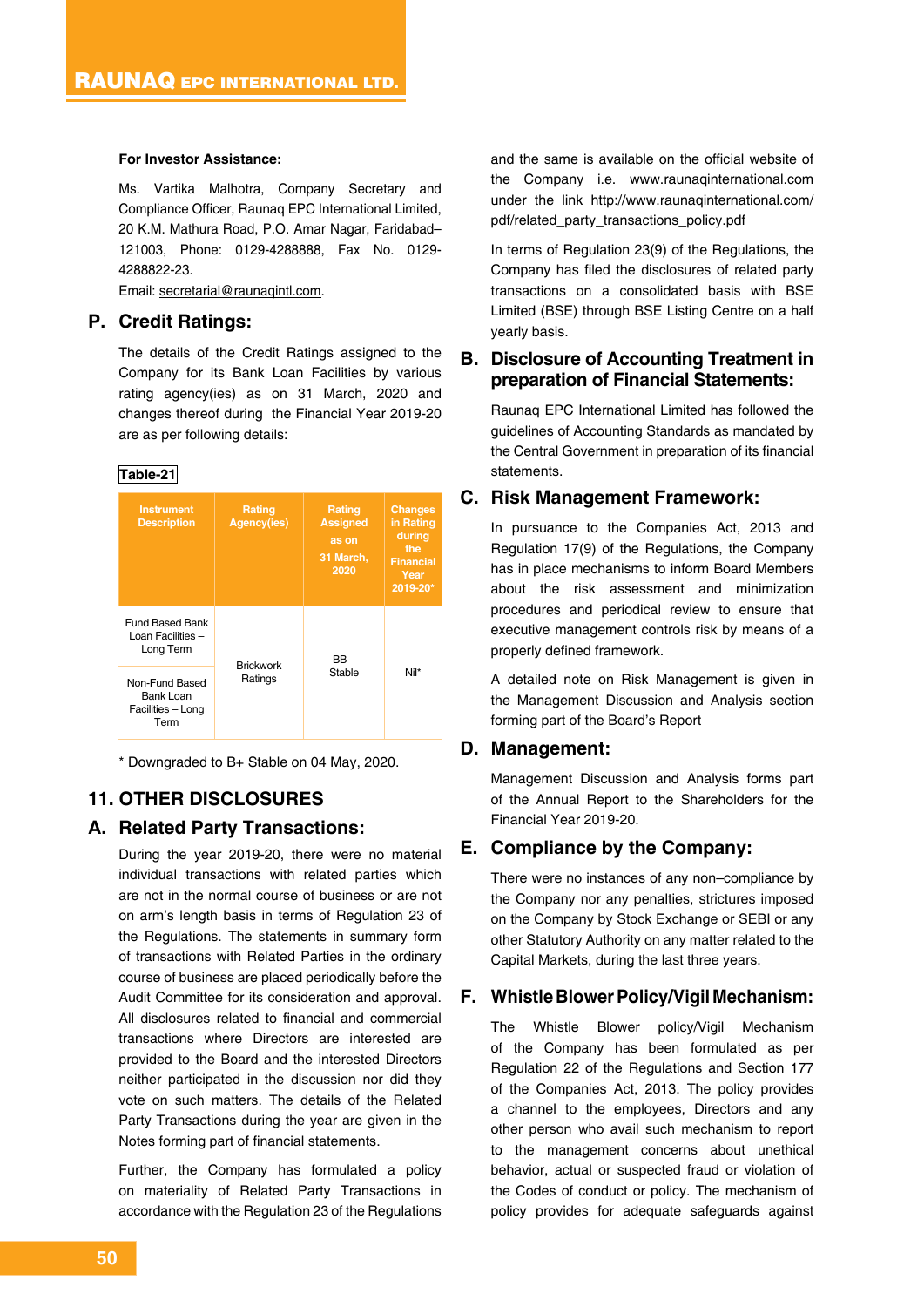victimization of employees, Directors and any other person who avails such mechanism and also provide for direct access to the Chairman of the Audit Committee in exceptional cases. The said policy has been communicated to all the personnel of the Company and is available on the official website of the Company i.e. www.raunaqinternational.com. Protected disclosure can be made by the whistle blower in a closed and secured envelope or sent through e-mail to the Compliance Officer.

During the year, no compliant has been received and no unethical behavior has been reported. Further, the Company has not denied any personnel access to the Audit Committee and it will provide protection to Whistle Blower, if any, from adverse personnel action.

Further, the Audit Committee, in its meeting held on 30 January, 2020 reviewed the functioning of the Whistle Blower Mechanism/Vigil Mechanism existing in the Company and found the same satisfactory and recommended few changes in the Whistle Blower Policy to the Board which had been approved by the Board in their meeting on the even date.

# **G. Policy on Preservation of Documents/ Archival Policy on Website Disclosure:**

The Policy on Preservation of Documents/Archival Policy on Website Disclosure in accordance with the Regulation 9 and Regulation 30(8) of the Regulations respectively is in existence which provides the framework for preservation of documents and records of the Company for a specified period and the records of the Company which are no longer needed or are of no value are discarded after following the due process for discarding the same. This Policy aids the employees of the Company in understanding their obligations in retaining and preserving the documents and records which are required to be maintained as per the applicable statutory and regulatory requirements. The said policy is available on the official website of the Company i.e. www.raunaqinternational.com.

# **H. Policy on criteria for Determining Materiality of Events:**

The Policy on criteria for Determining Materiality of Events has been framed in accordance with Regulation 30 of the Regulations which defines the criteria for determining the materiality of events or information related to the Company, provides that such information should be adequately disseminated in pursuance with the Regulations and further provides for the overall governance framework for such determination of materiality. The said policy is available on the official website of the Company i.e. www.raunaqinternational.com.

# **I. CEO/CFO certification:**

Certificate from Mr. Rajan Malhotra, Chief Executive Officer and Mr. Himanshu Goyal, Chief Financial Officer in terms of Regulation 17(8) of the Regulations for the Financial Year ended 31 March, 2020 was placed before the Board of Directors of the Company in its meeting held on 30 June, 2020.

# **J. Code of Conduct and Corporate Ethics:**

#### **Code of Business Conduct and Ethics**

Raunaq EPC International Limited believes that Good Corporate Governance is the key to the Conduct of Company's Business in a transparent, reliable and vibrant manner. It is of paramount importance for any Company to create an atmosphere of faith, integrity, accountability, responsibility and financial stability by adhering to commitment, ethical business conduct, a high degree of transparency thereby unlocking the individual intellectual capabilities and enabling its Board of Directors to conduct its duties under a moral authority, which ultimately leads to enhance legitimate needs and value of the stake holders. A copy of this code formulated in terms of Regulation 17 of the Regulations has been posted at Company's official website i.e. www.raunaqinternational.com.

#### **Code of Conduct for Prevention of Insider Trading**

The Company has a comprehensive Code of Conduct for its Management, Staff and Directors for prevention of Insider Trading in compliance with the SEBI (Prohibition of Insider Trading) Regulations, 2015. The code lays down the guidelines and procedures to be followed and disclosures to be made while dealing with the Shares of the Company and cautioning them on the consequences of non– compliances. The pieces of the price sensitive information are disseminated to the Stock Exchange timely, adequately and promptly on continuous basis for prevention of Insider Trading. The Company Secretary has been appointed as Compliance Officer and is responsible for adherence to Code for prevention of Insider Trading. A copy of same has been posted at the official website of the Company i.e. www.raunaqinternational.com.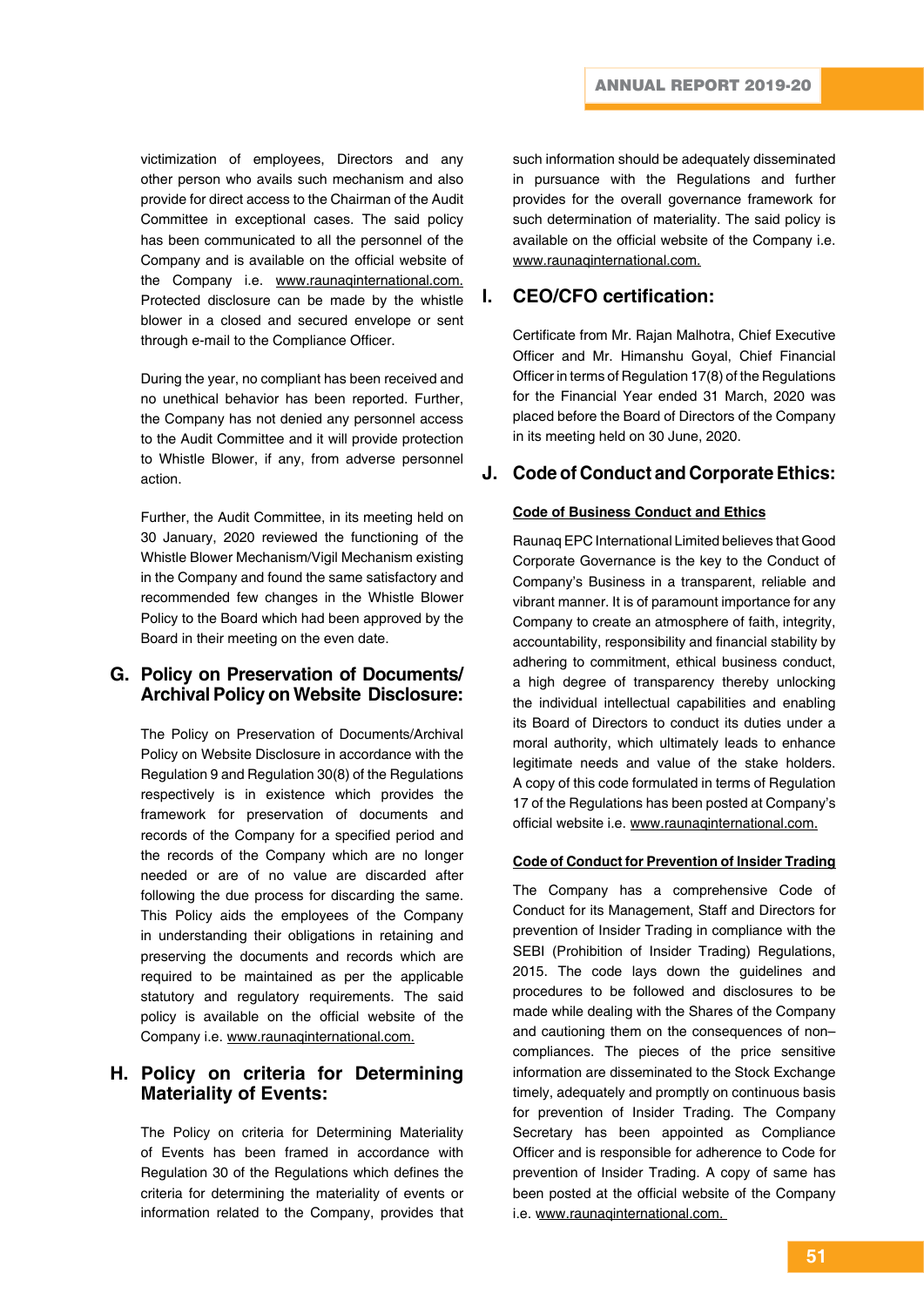Further, in terms of provisions of the SEBI (Prohibition of Insider Trading) Regulations, 2015, the Company has put in place adequate and effective system of internal controls to ensure compliance with the requirements as stipulated in the said regulations. During the year under review, the Audit Committee, in its meeting held on 30 January, 2020 reviewed the same and verified that the systems for internal control for prevention of Insider Trading are adequate and are operating effectively.

# **K. Legal Compliance Reporting:**

The Board of Directors reviews in detail, on a quarterly basis, the reports of compliance to all applicable laws and regulations in terms of Regulation 17 of the Regulations. The Company has developed a very comprehensive Legal compliance manual, which drills down from the Senior Management Personnel to the executive-level person (who is primarily responsible for compliance) within the Company. Any non-compliance is seriously taken up by the Board, with fixation of accountability and reporting of steps taken for rectification of non-compliance.

# **L. Disclosures in relation to Sexual Harassment of Women at Workplace (Prevention, Prohibition and Redressal) Act, 2013:**

Pursuant to Section 21 of the Sexual Harassment of Women at Workplace (Prevention, Prohibition and Redressal) Act, 2013 read with Rule 14 of the Sexual Harassment of Women at Workplace (Prevention, Prohibition and Redressal) Rules, 2013, the Company has constituted Internal Complaints Committee (ICC) where any grievance of sexual harassment at workplace can be reported.

The Company has also adopted a policy on Prevention of Sexual Harassment at workplace. The objective of the policy is to provide its women employees, a workplace free from harassment/ discrimination and every employee is treated with dignity and respect. The said policy is available on the official website of the Company i.e. http://www. raunaqinternational.com under the link http://www. raunaqinternational.com/pdf/prevention\_of\_sexual\_ harassment.pdf

During the Financial Year 2019-20, ICC of the Company has not received any complaint pertaining to sexual harassment of women at workplace.

#### **Status of Complaints as on 31 March, 2020:**

#### **Table-22**

| No. of Complaints filed during<br>Financial Year 2019-20 | NIL               |
|----------------------------------------------------------|-------------------|
| No. of Complaints disposed of                            | NOT               |
| during Financial Year 2019-20                            | <b>APPLICABLE</b> |
| No. of Complaints pending as on                          | NOT               |
| 31 March, 2020                                           | APPI ICABLE       |

# **M. Certificate of Non-disqualification of Directors:**

Certificate from a Company Secretary in practice to the effect that none of the directors on the Board of the Company have been debarred or disqualified from being appointed or continuing as Directors of Companies by SEBI/Ministry of Corporate Affairs or any such Statutory Authority is annexed to this report.

# **N. Fees paid to Statutory Auditor:**

The details of fees paid by the Company to the Statutory Auditors of the Company and all entities in the network firm/network entity of which the statutory auditors are a part for the Financial Year 2019-20 are as follows:

## **Table-23**

| <b>Fees paid to Statutory Auditor</b>       | ₹ lacs                                      |  |
|---------------------------------------------|---------------------------------------------|--|
| <b>Particulars</b>                          | <b>For the Year Ended</b><br>31 March, 2020 |  |
| <b>Statutory Audit Fee</b>                  | 2.50                                        |  |
| I imited Review and other<br>certifications | 1.91                                        |  |
| Reimbursement                               | 0.09                                        |  |
| Total                                       | 4.50                                        |  |

#### **Fees paid to Network firm/network entity**

` **lacs**

| <b>Particulars</b> | <b>For the Year Ended</b><br>31 March, 2020 |  |
|--------------------|---------------------------------------------|--|
| NIL                | NIL                                         |  |

# **O. Mandatory Requirements:**

The Company has complied with all the mandatory requirements of Regulation 17 to 27 and Clause (b) to (i) of sub-regulation (2) of Regulation 46 of the Regulations. Details of compliances are given below: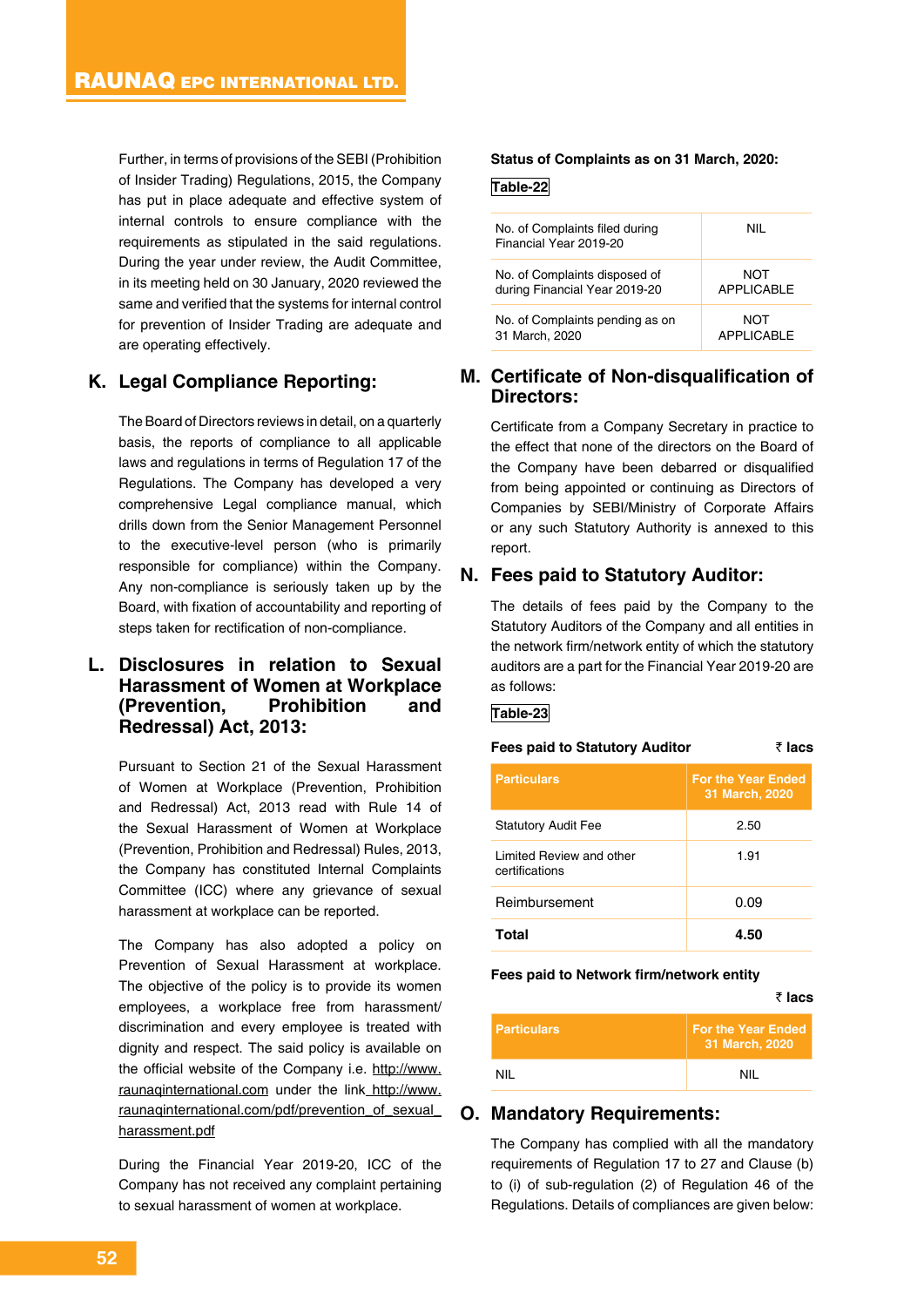| I. Disclosure on website in terms of Listing<br><b>Regulations</b>                                                                                                                              | <b>Compliance</b><br><b>status</b><br>(Yes/No/NA) |
|-------------------------------------------------------------------------------------------------------------------------------------------------------------------------------------------------|---------------------------------------------------|
| <b>Item</b>                                                                                                                                                                                     |                                                   |
| Details of business                                                                                                                                                                             | Yes                                               |
| Terms and conditions of appointment of<br><b>Independent Directors</b>                                                                                                                          | Yes                                               |
| Composition of various Committees of Board of<br><b>Directors</b>                                                                                                                               | Yes                                               |
| Code of conduct of Board of Directors and<br>Senior Management Personnel                                                                                                                        | Yes                                               |
| Details of establishment of vigil mechanism/<br>Whistle Blower policy                                                                                                                           | Yes                                               |
| Criteria of making payments to Non-Executive<br><b>Directors</b>                                                                                                                                | Yes                                               |
| Policy on dealing with Related Party<br>Transactions                                                                                                                                            | Yes                                               |
| Policy for determining 'Material' subsidiaries                                                                                                                                                  | Yes                                               |
| Details of familiarization programmes imparted<br>to Independent Directors                                                                                                                      | Yes                                               |
| Contact information of the designated officials of<br>the Company who are responsible for assisting<br>and handling investor grievances                                                         | Yes                                               |
| Email address for grievance redressal and other<br>relevant details                                                                                                                             | Yes                                               |
| <b>Financial results</b>                                                                                                                                                                        | Yes                                               |
| Shareholding pattern                                                                                                                                                                            | Yes                                               |
| Details of agreements entered into with the<br>media companies and/or their associates                                                                                                          | <b>NA</b>                                         |
| Schedule of analyst or institutional investor meet<br>and presentations made by the listed entity to<br>analysts or institutional investors simultaneously<br>with submission to stock exchange | NA                                                |
| New name and the old name of the Company                                                                                                                                                        | <b>NA</b>                                         |
| Advertisements as per regulation 47 (1)                                                                                                                                                         | Yes                                               |
| Credit rating or revision in credit rating obtained                                                                                                                                             | Yes                                               |
| Separate audited financial statements of each<br>subsidiary of the listed entity in respect of a<br>relevant financial year                                                                     | Yes                                               |
| Whether company has provided information<br>under separate section on its website as per<br>Regulation 46(2)                                                                                    | Yes                                               |
| Materiality Policy as per Regulation 30                                                                                                                                                         | Yes                                               |
| Dividend Distribution policy as per Regulation<br>43A (as applicable)                                                                                                                           | NA                                                |
| It is certified that these contents on the website<br>of the listed entity are correct                                                                                                          | Yes                                               |

| <b>II. Annual Affirmations</b>                                                                                                |                                       |                                                   |  |
|-------------------------------------------------------------------------------------------------------------------------------|---------------------------------------|---------------------------------------------------|--|
| <b>Particulars</b>                                                                                                            | <b>Regulation</b><br><b>Number</b>    | <b>Compliance</b><br><b>status</b><br>(Yes/No/NA) |  |
| Independent Director(s)<br>have been appointed in<br>terms of specified criteria<br>of 'independence' and/or<br>'eligibility' | 16(1)(b) &<br>25(6)                   | Yes                                               |  |
| Board composition                                                                                                             | 17(1)17(1A) &<br>17(1B)               | Yes                                               |  |
| Meeting of Board of Directors                                                                                                 | 17(2)                                 | Yes                                               |  |
| Quorum of Board meeting                                                                                                       | 17(2A)                                | Yes                                               |  |
| <b>Review of Compliance Reports</b>                                                                                           | 17(3)                                 | Yes                                               |  |
| Plans for orderly succession<br>for appointments                                                                              | 17(4)                                 | Yes                                               |  |
| Code of Conduct                                                                                                               | 17(5)                                 | Yes                                               |  |
| Fees/compensation                                                                                                             | 17(6)                                 | Yes                                               |  |
| Minimum Information                                                                                                           | 17(7)                                 | Yes                                               |  |
| <b>Compliance Certificate</b>                                                                                                 | 17(8)                                 | Yes                                               |  |
| Risk Assessment &<br>Management                                                                                               | 17(9)                                 | Yes                                               |  |
| Performance Evaluation of<br><b>Independent Directors</b>                                                                     | 17(10)                                | Yes                                               |  |
| Recommendation of Board                                                                                                       | 17(11)                                | Yes                                               |  |
| Maximum number of<br>Directorships                                                                                            | 17A                                   | Yes                                               |  |
| <b>Composition of Audit</b><br>Committee                                                                                      | 18(1)                                 | Yes                                               |  |
| Meeting of Audit Committee                                                                                                    | 18(2)                                 | Yes                                               |  |
| Composition of Nomination &<br><b>Remuneration Committee</b>                                                                  | $19(1)$ & (2)                         | Yes                                               |  |
| Quorum of Nomination and<br><b>Remuneration Committee</b><br>meeting                                                          | 19(2A)                                | Yes                                               |  |
| Meeting of Nomination and<br><b>Remuneration Committee</b>                                                                    | 19(3A)                                | Yes                                               |  |
| Composition of Stakeholders'<br><b>Relationship Committee</b>                                                                 | $20(1),(2)$ &<br>20(2A)               | NA                                                |  |
| Meeting of Stakeholders'<br><b>Relationship Committee</b>                                                                     | 20(3A)                                | Yes                                               |  |
| Composition and role of Risk<br>Management Committee                                                                          | 21(1), (2), (3), (4)                  | NA                                                |  |
| Meeting of Risk Management<br>Committee                                                                                       | 21(3A)                                | NA                                                |  |
| Vigil Mechanism                                                                                                               | 22                                    | Yes                                               |  |
| Policy for Related Party<br>Transaction                                                                                       | 23(1)<br>(1A), (5), (6), (7)<br>& (8) | Yes                                               |  |
| Prior or Omnibus approval of<br>Audit Committee for all Related<br><b>Party Transactions</b>                                  | 23(2), (3)                            | Yes                                               |  |
| Approval for material Related<br><b>Party Transactions</b>                                                                    | 23(4)                                 | <b>NA</b>                                         |  |
| Disclosure of related party<br>transactions on consolidated<br>basis 23(9)                                                    | 23(9)                                 | Yes                                               |  |
| Composition of Board of<br>Directors of unlisted Material<br>Subsidiary                                                       | 24(1)                                 | Yes                                               |  |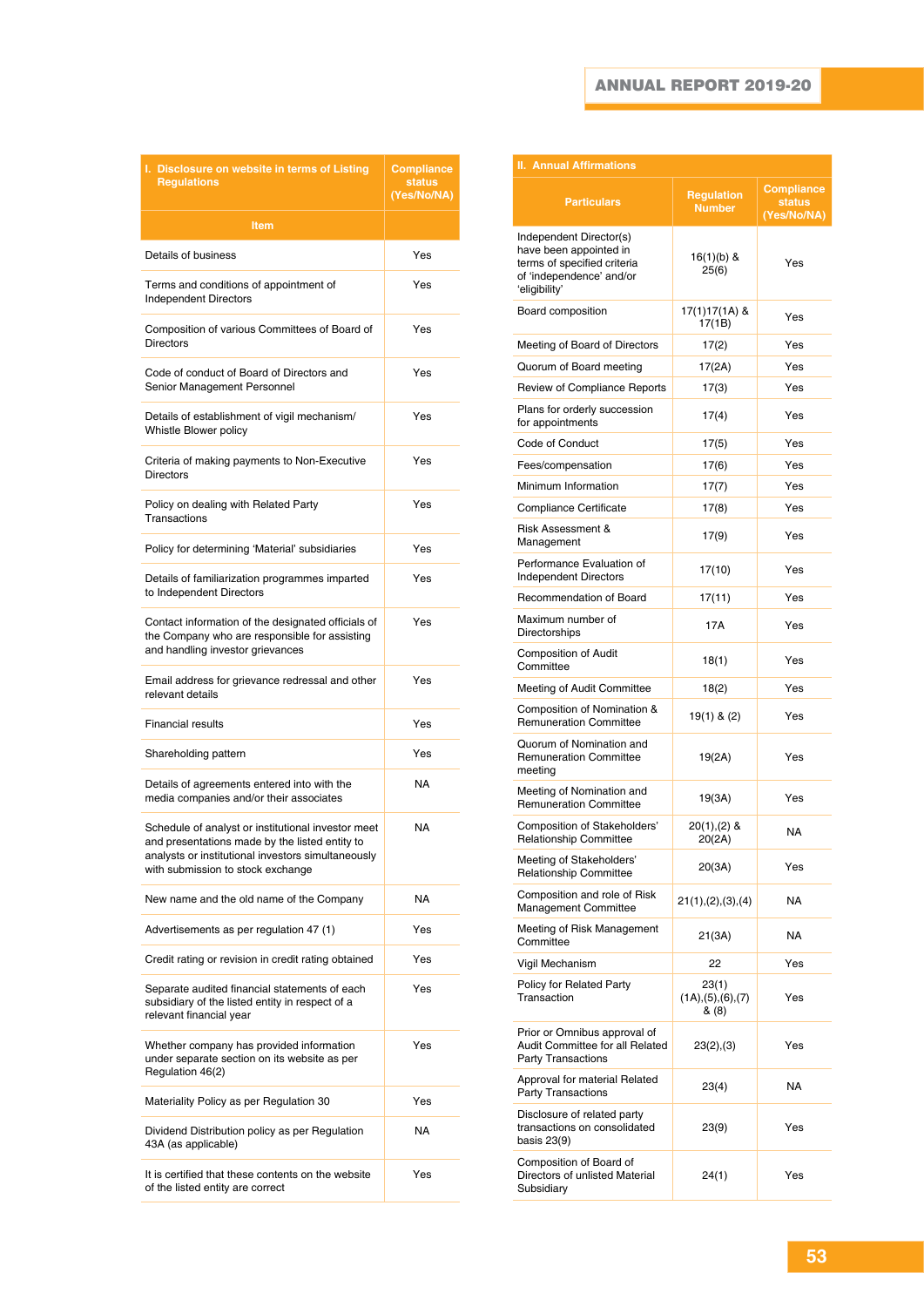| <b>Other Corporate Governance</b><br>requirements with respect to<br>subsidiary of Company                                    | 24(2), (3), (4), (5)<br>& (6) | <b>NA</b> |
|-------------------------------------------------------------------------------------------------------------------------------|-------------------------------|-----------|
| <b>Annual Secretarial Compliance</b><br>Report                                                                                | 24(A)                         | Yes       |
| Alternate Director to<br>Independent Director                                                                                 | 25(1)                         | <b>NA</b> |
| Maximum Tenure                                                                                                                | 25(2)                         | Yes       |
| Meeting of Independent<br><b>Directors</b>                                                                                    | $25(3)$ & $(4)$               | Yes       |
| Familiarization of Independent<br><b>Directors</b>                                                                            | 25(7)                         | Yes       |
| Declaration from Independent<br>Director                                                                                      | $25(8)$ & $(9)$               | Yes       |
| D & O Insurance for<br><b>Independent Directors</b>                                                                           | 25(10)                        | <b>NA</b> |
| Memberships in Committees                                                                                                     | 26(1)                         | Yes       |
| Affirmation with compliance<br>to Code of Conduct from<br>members of Board of Directors<br>and Senior Management<br>Personnel | 26(3)                         | Yes       |
| Disclosure of Shareholding by<br>Non-Executive Directors                                                                      | 26(4)                         | Yes       |
| Policy with respect to<br>Obligations of Directors and<br>Senior Management                                                   | 26(2) & 26(5)                 | Yes       |

# **P. Non-Mandatory Requirements:**

The Company has set up a Finance Committee and Business Strategy Committee, details whereof are given in the Board Committee section of this report.

## **Q. Investor Relations:**

The growing requirements of disclosure, transparency and corporate governance have made it imperative for Companies to manage information flow and communicate more effectively with shareholders. Investor Relations at REIL aims at seamless two way communication with the Investor Community. It is based on the tenets of transparency, accuracy and timeliness of disclosures. There is a conscious effort towards the effective dissemination of information to the shareholders to communicate the Company's long term vision and goals.

# **R. E-mail for investors:**

The Company has designated secretarial@ raunaqintl.com as e-mail address especially for investors' grievances.

SEBI has commenced processing of investor complaints in a centralised web based complaints redressal system i.e. SCORES. The Company has supported SCORES by using it as a platform for communication between SEBI and the Company.

## **S. Nomination facility:**

The Shareholders holding Shares in physical form may, if they so want, send their nominations in prescribed Form SH-13 of the Companies (Share Capital and Debentures) Rules, 2014, to the Company's RTA. The said form can be obtained from the Company's RTA or downloaded from the Company's Website http://www. raunaqinternational.com/pdf/form\_sh\_13\_nomination. pdf.

The Shareholders who wish to change or cancel their nominations, if already made, may send their requests in prescribed Form SH-14 of the Companies (Share Capital and Debentures) Rules 2014, to the Company's RTA which can be obtained from the Company's RTA or downloaded from the Company's Website http:// www.raunaqinternational.com/pdf/form\_sh\_14\_ variation-or-nomination.pdf. Those holding shares in dematerialized form may contact their respective Depository Participant (DP) to avail the nomination facility or further change in nominations.

## **T. Updation of Shareholders information:**

The Shareholders of the Company are requested to intimate their latest Residential Address along with the details of their Shareholding in "Updation of Shareholder's Information Form"(which can be obtained from the Registered Office of the Company or downloaded from the Company's Website http://www. raunaqinternational.com/pdf/proforma-for-updationof-shareholders-information.pdf. The duly filled form for Updation of information may either be sent to the Company at its Registered Office or be hand-delivered at the Annual General Meeting of the Company.

## **On Behalf of the Board of Directors**

 $\widehat{\sum}$ Ana

**Surinder Paul Kanwar Chairman and Managing Director** Dated: 30 June, 2020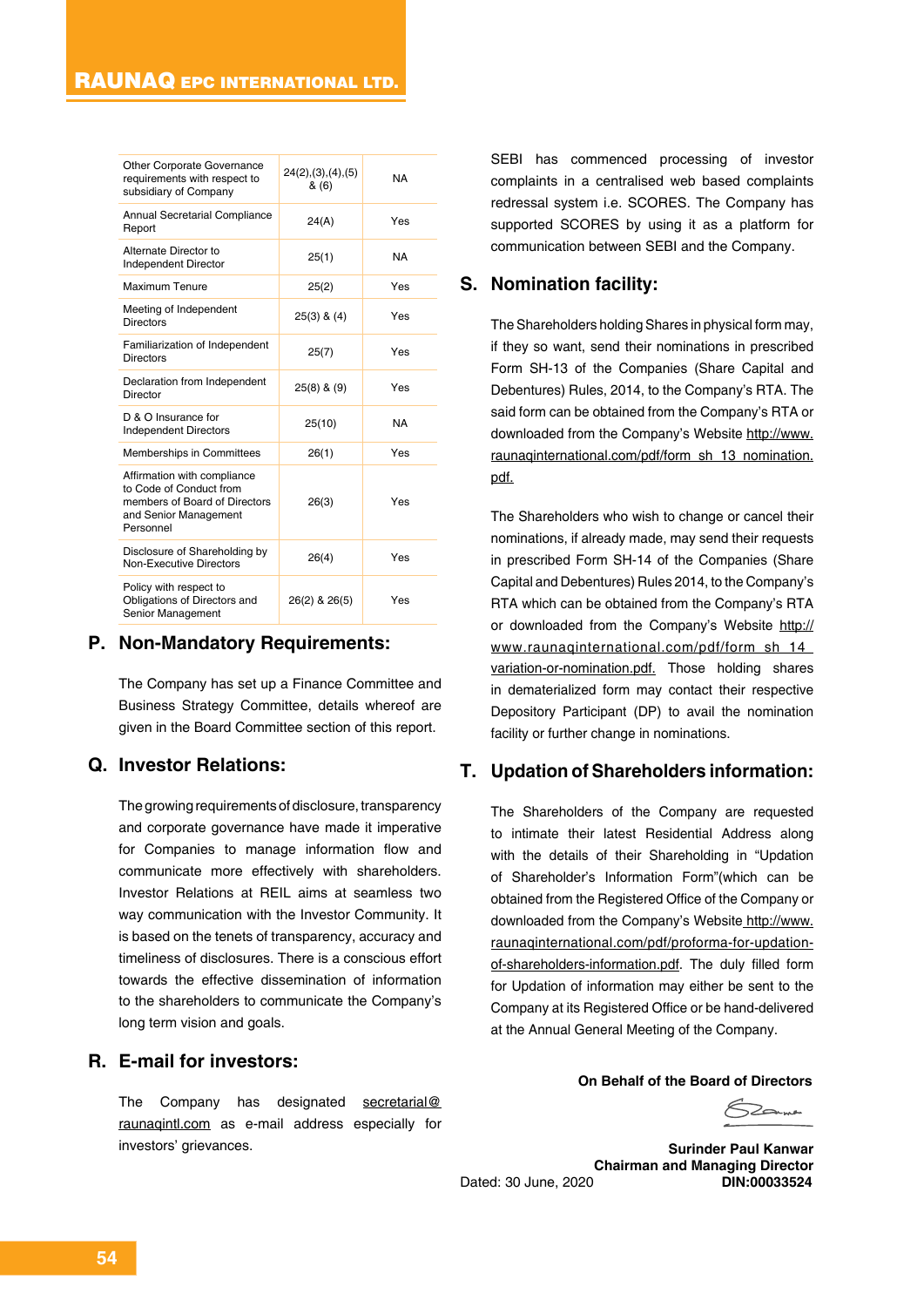# **COMPLIANCE CERTIFICATE AS PER REGULATION 17(8) OF THE SEBI (LISTING OBLIGATIONS AND DISCLOSURE REQUIREMENTS) REGULATIONS, 2015**

We have reviewed financial statements and the cash flow statement for the year 2019–20 and that to the best of our knowledge and belief:

- 1) These statements do not contain any materially untrue statement or omit any material fact or contain statements that might be misleading;
- 2) These statements together present a true and fair view of the Company's affairs and are in compliance with existing accounting standards, applicable laws and regulations;
- 3) No transaction entered into by the Company during the above said period, which is fraudulent, illegal or violative of the Company's Code of Conduct.

Further, we accept responsibility for establishing and maintaining internal controls for financial reporting and that we have evaluated the effectiveness of internal control systems of the Company pertaining to financial statements and we have disclosed to the Auditors and the Audit Committee, wherever applicable:

- 1) Deficiencies in the design or operation of internal controls, if any, which came to our notice and the steps we have taken or propose to take to rectify these deficiencies;
- 2) Significant changes in internal control over financial reporting during the year 2019–20;
- 3) Significant changes in accounting policies during the year 2019–20 and that the same have been disclosed in the notes to the financial statements;
- 4) Instances of significant fraud of which we have become aware and the involvement therein, if any, of the management or an employee having a significant role in the Company's internal control system over financial reporting.

#### **For Raunaq EPC International Limited**

**Himanshu Goyal Allian Malhotra Chief Financial Officer Rajan Malhotra Chief Executive** 

**Chief Executive Officer** 

Dated: 30 June, 2020

# **COMPLIANCE WITH CODE OF CONDUCT**

The Company has adopted "Code of Business Conduct and Ethics" pursuant to the provisions of SEBI (Listing Obligations and Disclosure Requirements) Regulations, 2015 (''the Regulations"). This code deals with the Good Governance and ethical Practices, which the Company, the Board members and the Senior Management of the Company are expected to follow.

It is hereby affirmed that during the year 2019-20, all the Directors and Senior Managerial personnel have complied with the Code of Conduct and have given a confirmation in this regard.

**For Raunaq EPC International Limited**

<u>Dama</u>

 **Vartika Malhotra Surinder Paul Kanwar Company Secretary Chairman and Managing Director**

Dated: 30 June, 2020